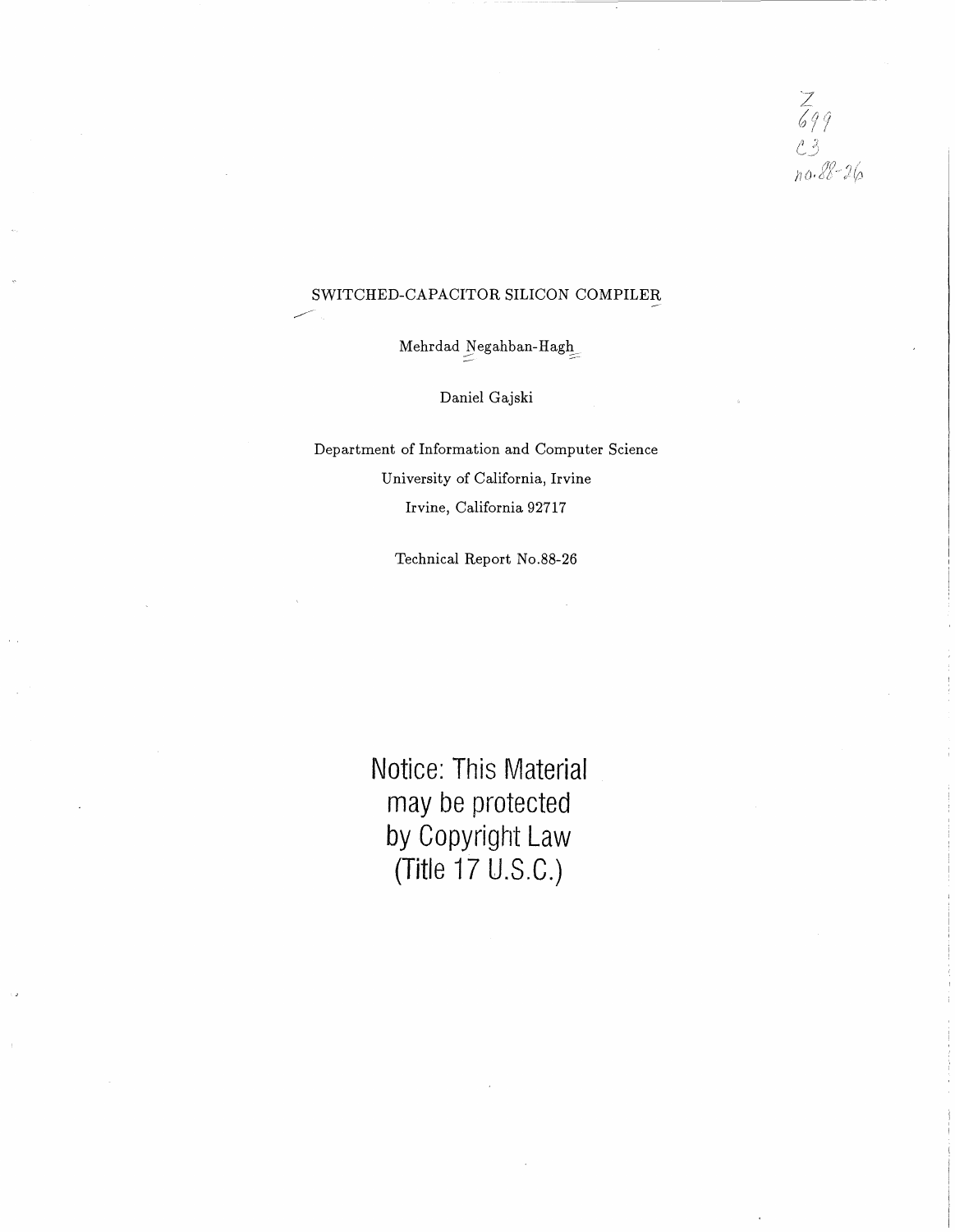### ABSTRACT

A switched-capacitor (SC) silicon compiler will be described in this report. The input to this system is a set of specifications and a circuit description of an SC block. It has an opamp synthesis tool which is based on the selection and assembly of primitive modules. The opamp circuit topology is formed by searching through a set of styles yielding high performance opamp circuits serving a wide range of SC network applications. The layout strategy and architecture are such that they eliminate any crossover of sensitive signals by insensitive signals; Thus avoiding any special routing algorithm for sensitive routing. The result is a compact, parasitic-insensitive and "standard cell" type layout of an SC block with user-defined height. All blocks are placed and routed together by a general auto-placement and router tool.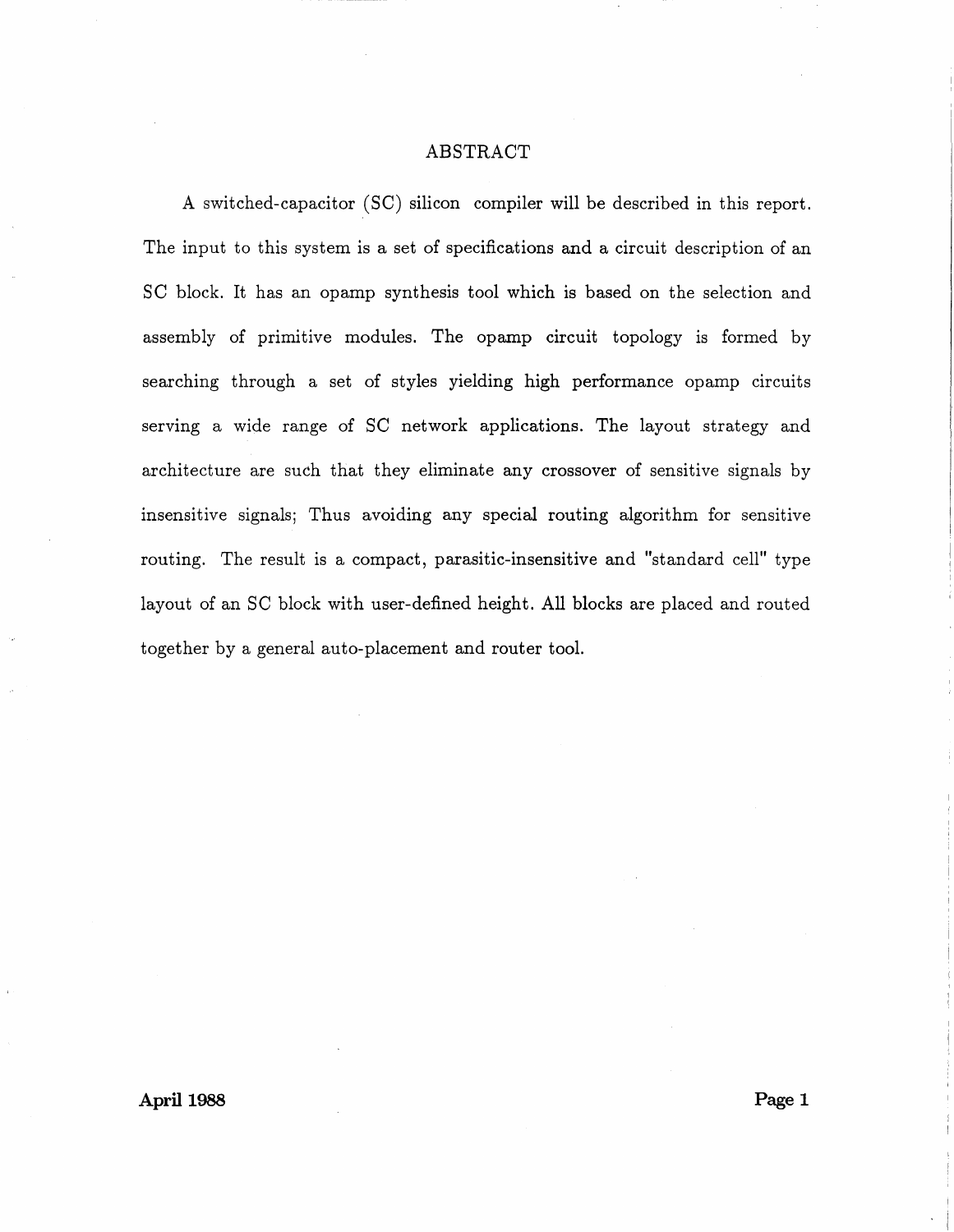### 1. INTRODUCTION

In the past few years, design automation techniques have been presented to improve productivity, turn around time, and design quality of analog MOS ICs. Reported DA techniques range from development of layout architectures and design methodologies for auto placement and routing (APAR) of analog standard and parametrized cells, to development of knowledge-based systems  $[1-4, 7-11]$ .

SC design techniques have proven to be an effective approach to several signal-processing applications. Several different linear and nonlinear functions such as filtering, and data conversion (ADC and DAC) can be implemented with precision and stability. SC networks have recieved special attention due to their topological structure's similarity. The SC integrator shown in Figure 1 , is a typical SC block. An SC block is composed of an opamp, one or several capacitor arrays that are either directly connected to the inverting input of the opamp or switched to it, and several MOS switches. An SC network is composed of several SC blocks. Thus an SC block can be regarded as a basic component. Translating behavioral specifications of an SC network to working silicon is a complex process and involves several steps. The main three steps are: First, an SC structure is synthesised. This step finds the value and ratio of capacitors and determines the switching scheme of each block. Determining topology and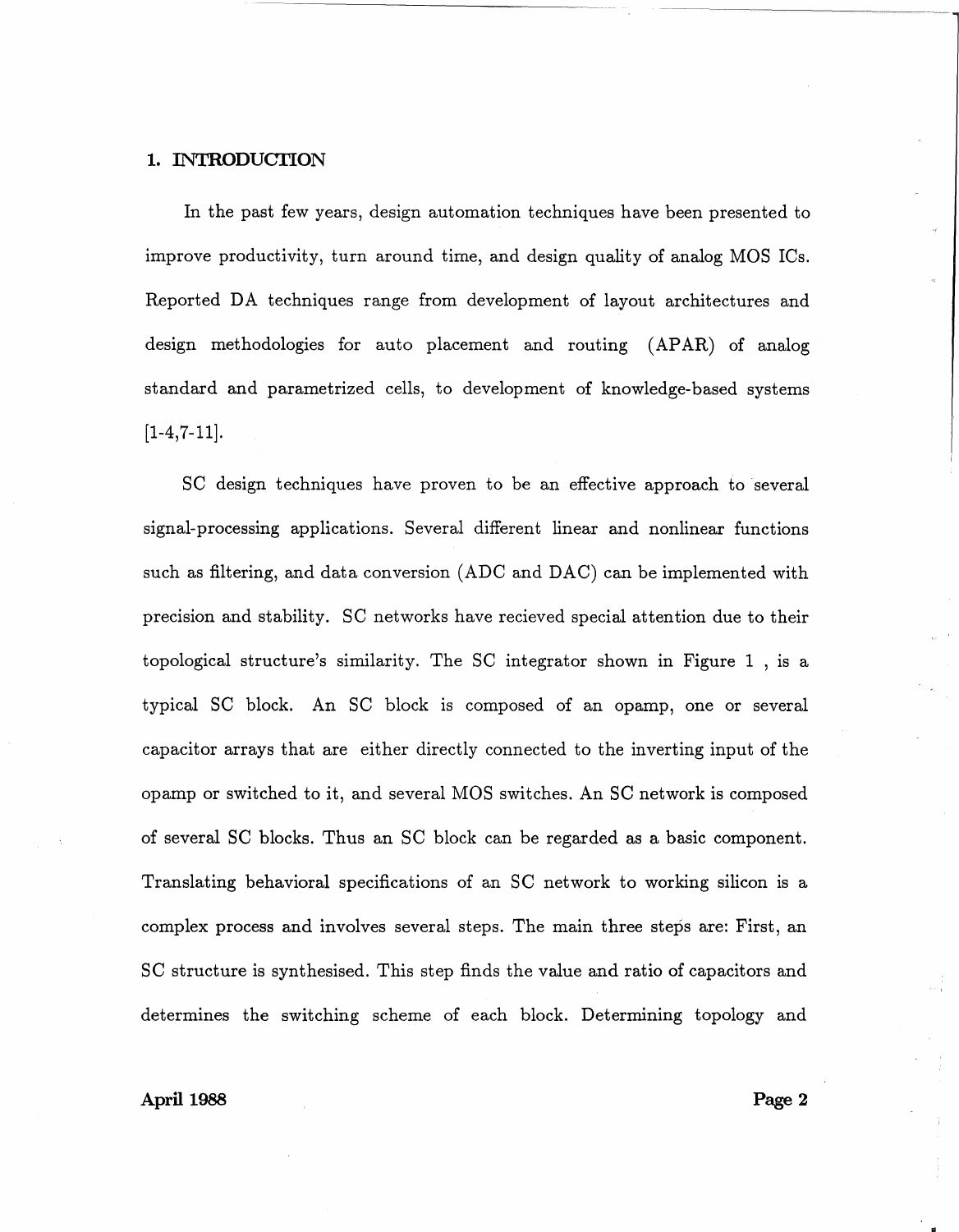capacitor ratio and the switching scheme of a multi-order filter is in this category. Secondly, opamp (or comparator), MOS switches, and capacitor arrays are defined and sized. This synthesis step is at the transistor level. Thirdly, layout architecture is chosen and basic layout components are connected according to the chosen architecture.

Several tools have been developed to assist designers of SC networks, while others completely automate different steps of design and layout. Naira et. al. [12] reported a program to help the synthesis and topological formation of SC filters which aids the first step of the design process. One of the earliest reported approaches for the design and layout of SC networks was standard cell with APAR tools [3,9]. Several different switched capacitor silicon compilers have been reported [11]. They perform different tasks in the design process and are based on a standard cell library for a fixed technology. A methodology for technology-independent layout of SC filters has been reported in [10]. It has three arrays of op amps, capacitors, switches and two routing channels. It uses an algorithm that takes multiple iterations to adjust the height of capacitor arrays so that a square block of a multi-order filter is generated. Then the channels are routed so that overcrossing of sensitive signals and . insensitive signals is minimized.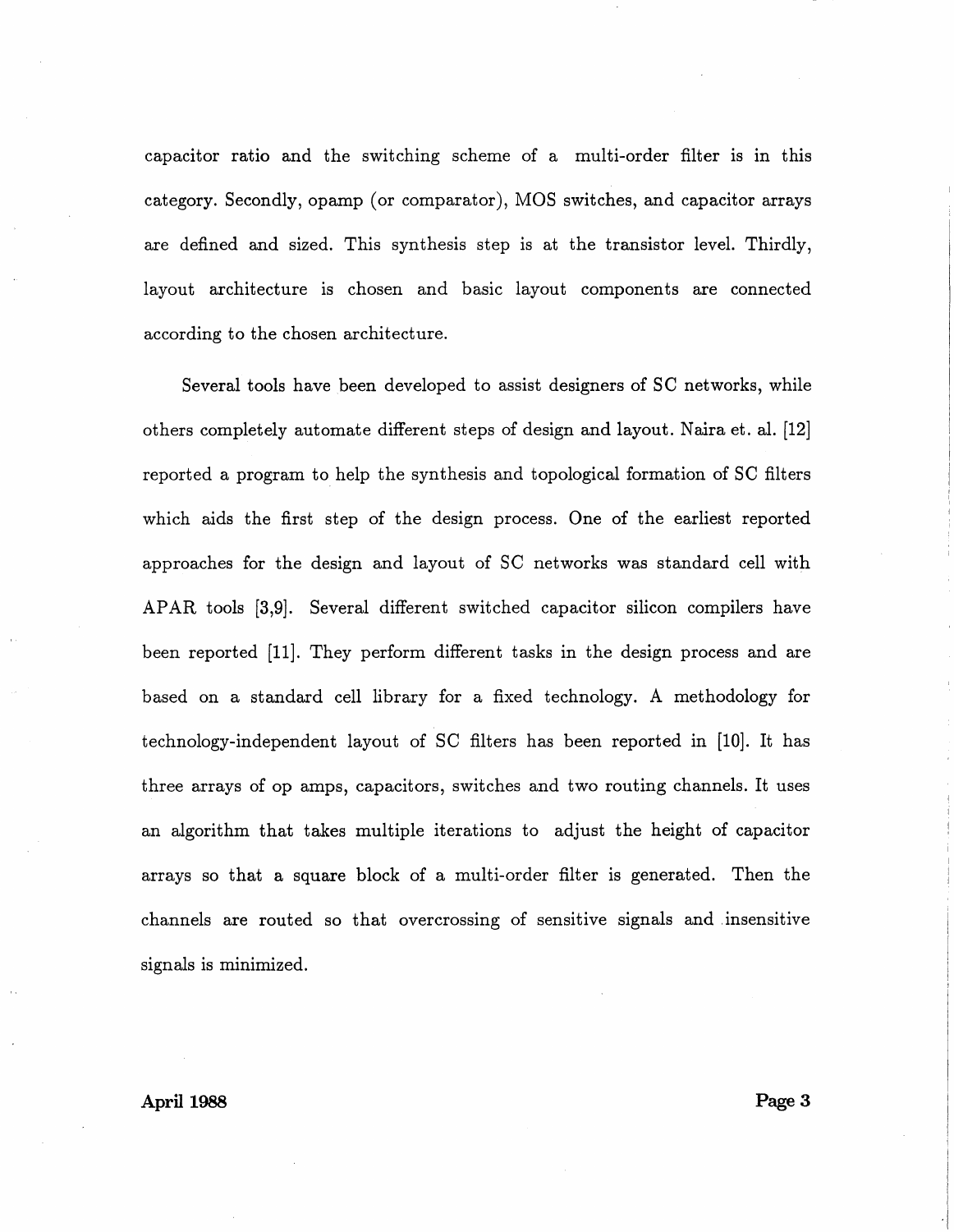Since standard cells have a fixed topology, device sizes and bias current, they can not provide the flexibility and performance for a wide range of SC networks. Another disadvantage of standard cell libraries is their technology dependency. Any time the technology parameters change a new set of cells must be developed.

Our focus has been on the development of design automation tools for design and the silicon implementation of linear and nonlinear SC networks and its fundamental elements, such as opamps, comparators and precision capacitor arrays. The main objective of this research is to enable a system designer with little or no IC design experience to design and implement an SC network. In this paper, we describe a system that accepts a set of specifications and a schematic of an SC block and generates a compact layout of that block in a predefined CMOS technology.

### 2. OVERVIEW OF THE SYSTEM

Figure 2 shows the general block diagram of the system. The system is composed of three different tools:

- $(1)$  CAST, a circuit synthesis tool. CAST defines opamp design requirements, and synthesises an opamp. Also it sizes MOS switches.
- (2) ALEX , a layout tool for analog module generation and placement and sensitive signal routing. The major distinction of ALEX layout strategy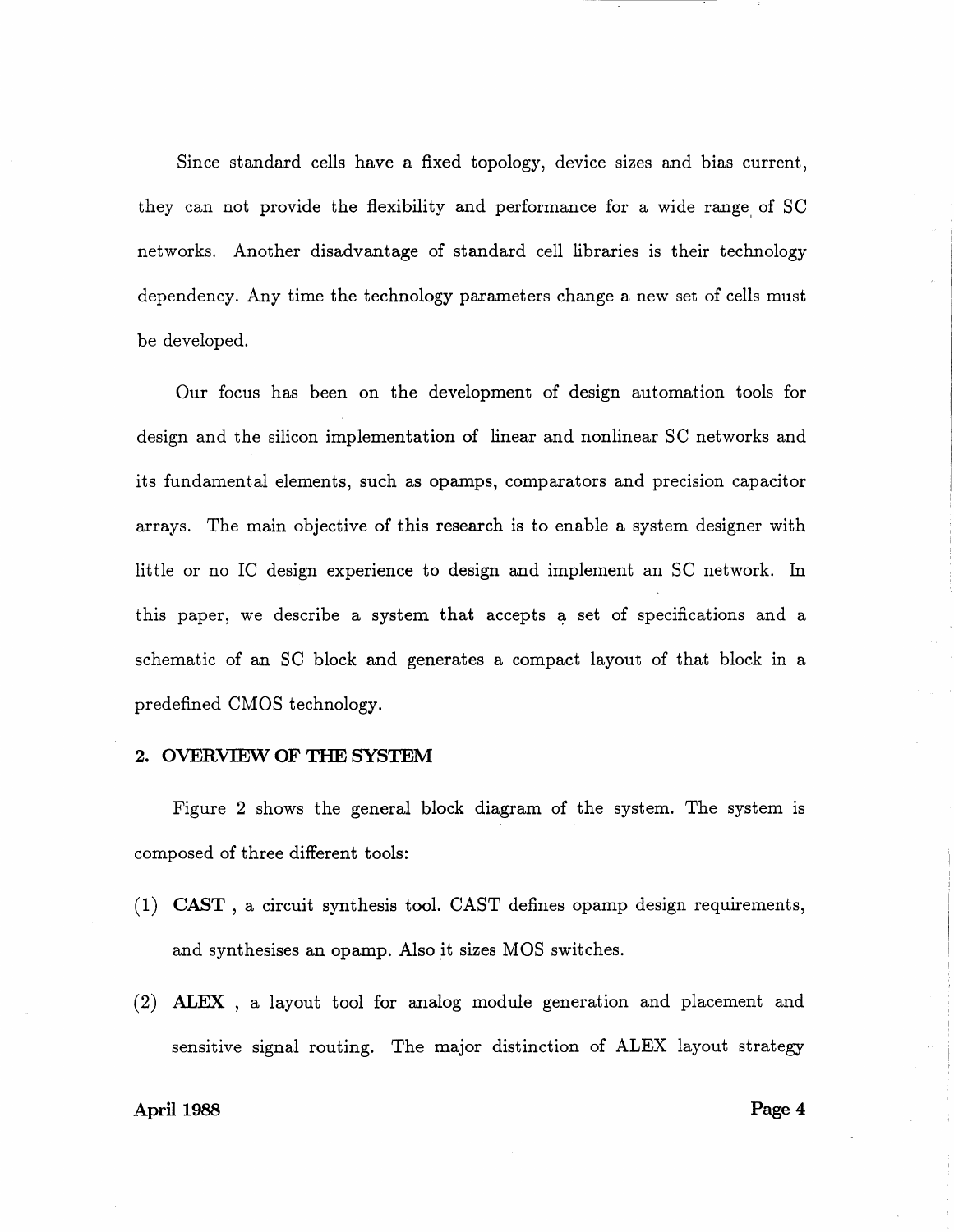from previously reported work [10] is in its special placement of primitive modules and layout architecture to completely eliminate overcrossing of sensitive signals by insensitive signals.

(3) An SCnetwork generator using standard auto routing and placement tools. This system is technology-independent. The requirements are MOS device model file describing process parameters, and a technology file including process layout rules. A circuit simulation tool such as SPICE is required to evaluate circuits synthensized by CAST.

Input to this system has two parts:

- (1) a set of SC block **specifications** which include: clock frequency , maximum signal amplitude, bandwidth of the input signal, maximum expected error due to the op amp nonidealities (finite gain and bandwidth), and a set of power and area **constraints.**
- (2) Circuit-description file specifying structure and topological interconnection of each element in an SC block.

Figure 3 shows an equivalent schematic of the SC integrator shown in Figure 1 . Four elements are shown: an opamp, input switch (ISW), output switch (OSW), and capacitor array. Table 1 shows a typical input description of this circuit. This file is a user generated file or is generated by a higher level synthesis tool. It describes the type, nodal connection and size of each element.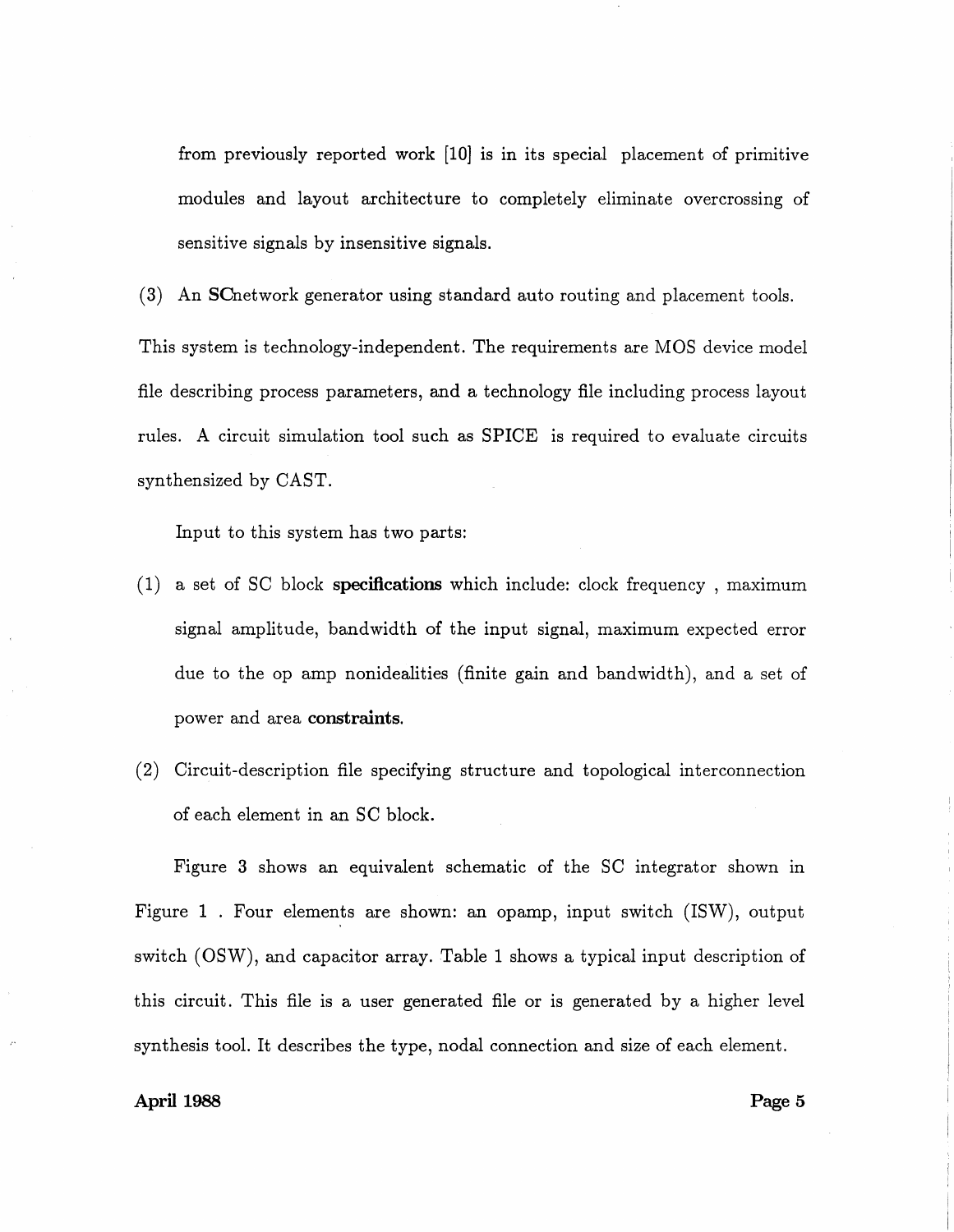The result is a compact, parasitic insensitive layout of a "standard cell" type SC block. This layout will be placed and routed with a general purpose APAR tool, together with other SC blocks.

### 3. STRUCTURAL SYNTHESIS

The structural sythesis of SC blocks consists of two tasks:

(1) sizing input/output MOS switches, and

(2) designing an opamp based on given SC block specifications.

Our approach follows a human designer strategy in combination with computer aided problem solving techniques which use heuristics and algorithmic procedures.

Typical steps taken by a designer are as follows:

- (1) A proper topology is formed to best fit the application and requirements. This is based on judgement, and search through different design styles.
- (2) Using simple first-order models, the device sizes and a biasing scheme are found. If the result of this first order analysis-synthesis process is not satisfactory, then either the topology or the specifications should be modified.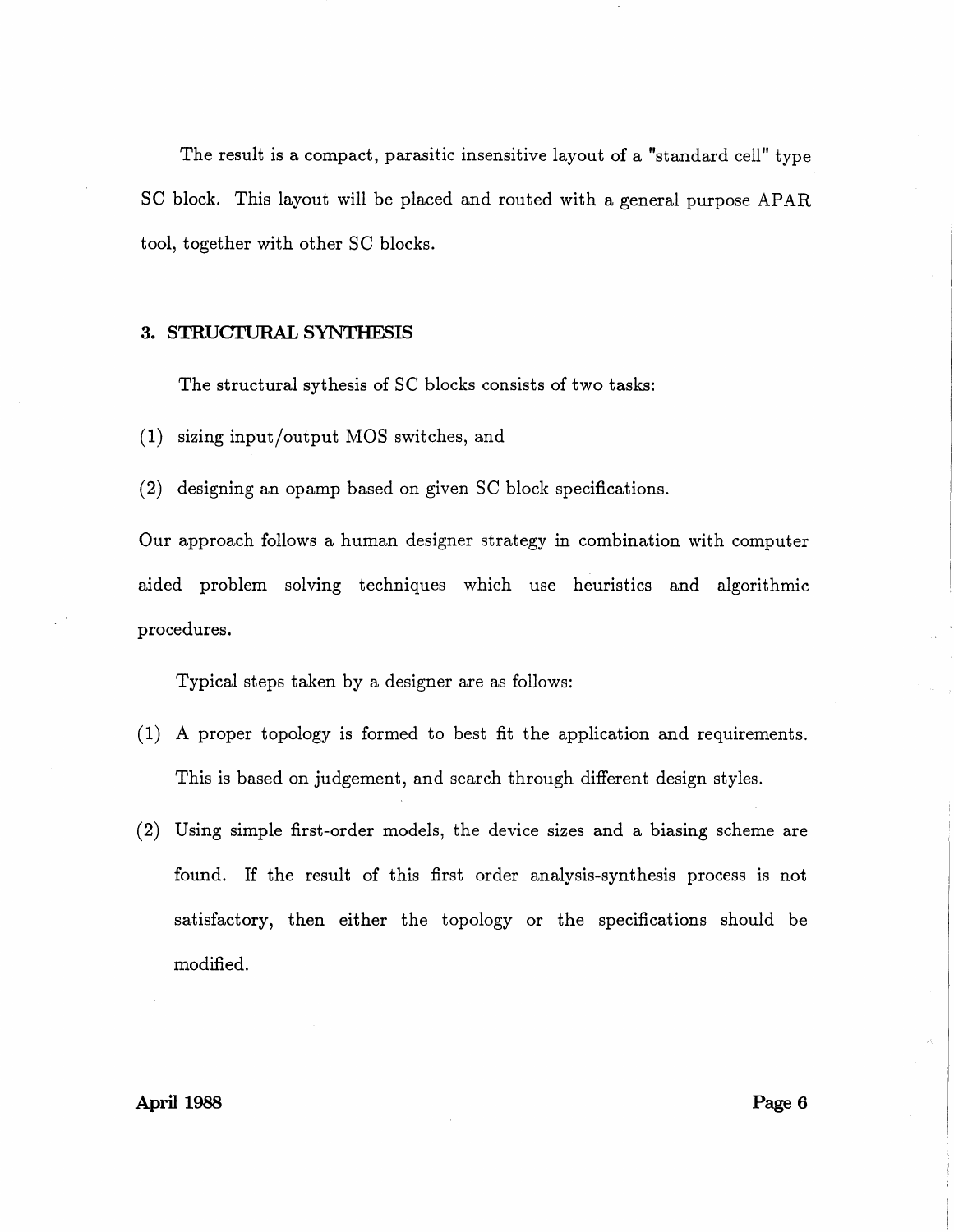- (3) Next, the result is verified using a simulation tool such as SPICE.
- ( 4) If the simulation result is not acceptable, the design is modified, possibly resulting in the redefinition of the topology, size, and/or bias current.
- (5) Once the requirements are satisfied, the design is optimized further with respect to power, area, and other performance parameters.

Among the five steps mentioned, the first four of them have been implemented through our system, CAST. The system requires both a precision device model to be used in simulation and a set of first order worst case device models to be used in step 2. Figure 4, provides an overview of each step of structural synthesis.

From the requirements and constraints set on the SC block, the following opamp parameters are generated:

- 1) DC open loop gain,  $A_0$
- 2) Unity gain bandwidth,  $f_{\rm u}$
- 3) phase margin,  $\phi$ M
- 4) slew rate, SR
- 5) capacitive load,  $\rm C_{\rm L}$
- 6) input, output signal range

MOS switches have finite ON resistance. The RC time constant caused by the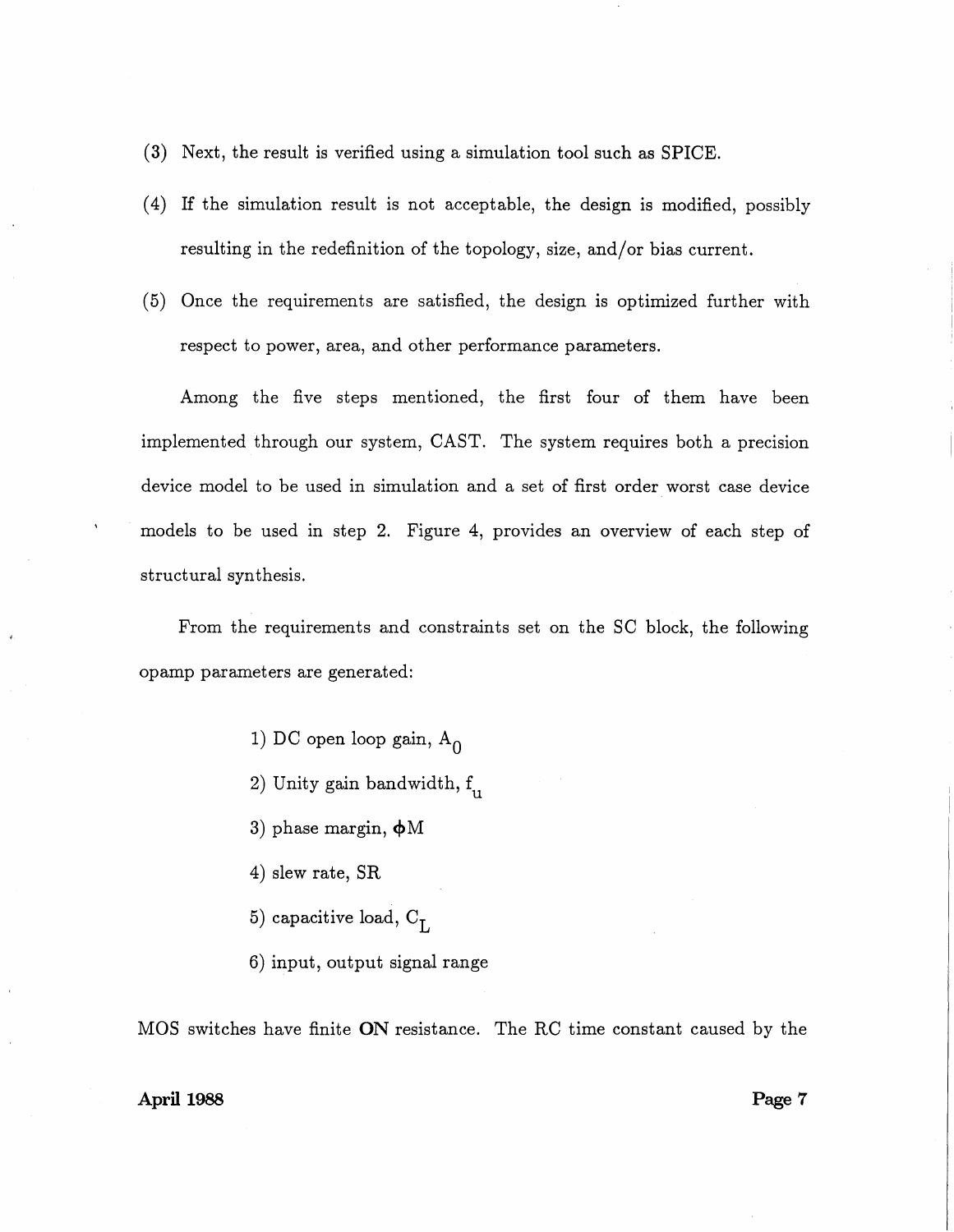switch on resistance puts further burden on speed requirements of the SC block. Knowing the value of C, a worst case value of R can be calculated. Then, through a table lookup which relates the ON resistance value to the size of the MOS devices, the sizes of input and output switches are estimated.

The next step is to design an opamp. The following distinct tasks are performed. First, a proper circuit topology is selected. Second, MOS devices are sized, and the DC biasing scheme of the opamp is defined. A third task is to minimize power and area if possible and/or necessary. The necessity of minimization is determined by power/area constraints defined by the user.

The result is an initial solution (an opamp circuit) which meets all or part of the requirements. This design is based on first order models and equations and simple heuristics.

A schematic and layout are generated using ALEX. At this point a SPICE input file can be created which will include all parasitics of the actual layout. SPICE is asked to perform simulations so that gain and speed requirements of the opamp can be verified. If the SPICE simulation results are not satisfactory, they are fed back to the system where the cause of the problem is detected first.

Then, two approaches may be taken to correct the problem:

(1) modify device sizes or the biasing scheme as long as it does not disturb power and area constraints, otherwise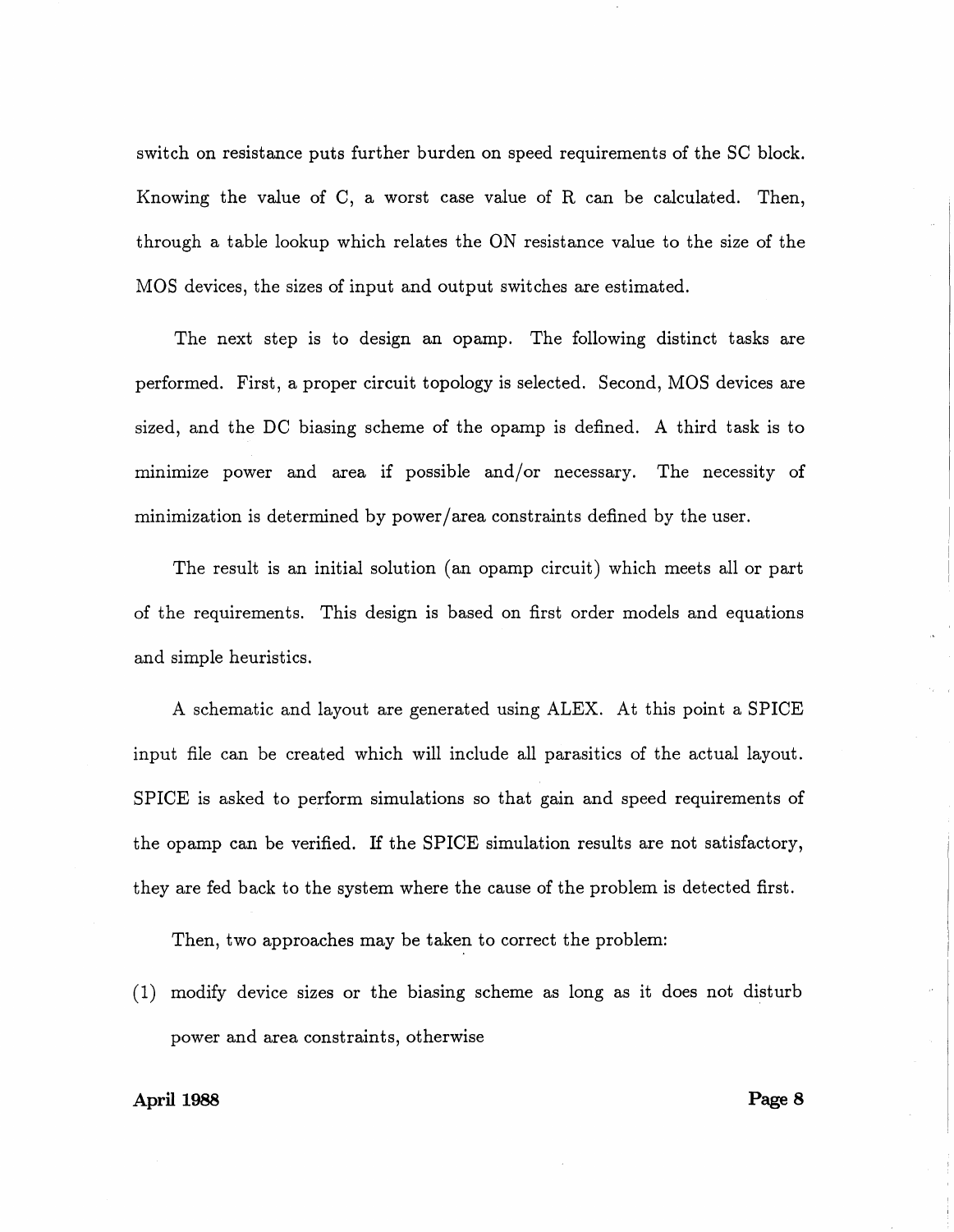(2) modify the circuit topology and start from the beginning.

The final result could meet all or part of the specifications. If it is possible to resolve any of the problems by relaxing power and area constraints, the system will make suggestions to do so.

The tasks of style selection, device sizing, DC biasing, and minimization of power and area are totally interrelated. They influence each other during every step of the design process for an opamp. However, for the sake of argument, these steps are discussed as separate issues.

There are major common characteristics between opamps in an array of SC networks. They all drive capacitive loads, and since all SC blocks are generally clocked with the same frequency, all opamps have the same speed requirements. Thus, all opamps for most practical cases can share the same topology and differ only in size and dc biasing scheme. Use of the same opamp topology makes the layout of a big array of SC blocks an easier task.

SC networks serve a wide range of applications, requiring high performance opamps. To fulfill this requirement, the system provides flexibility of **forming**  different opamp circuit topologies from primitive opamp elements. By searching through a style selection tree, primitive opamp modules that satisfy given requirements are selected. An opamp circuit topology is formed by assembling these modules.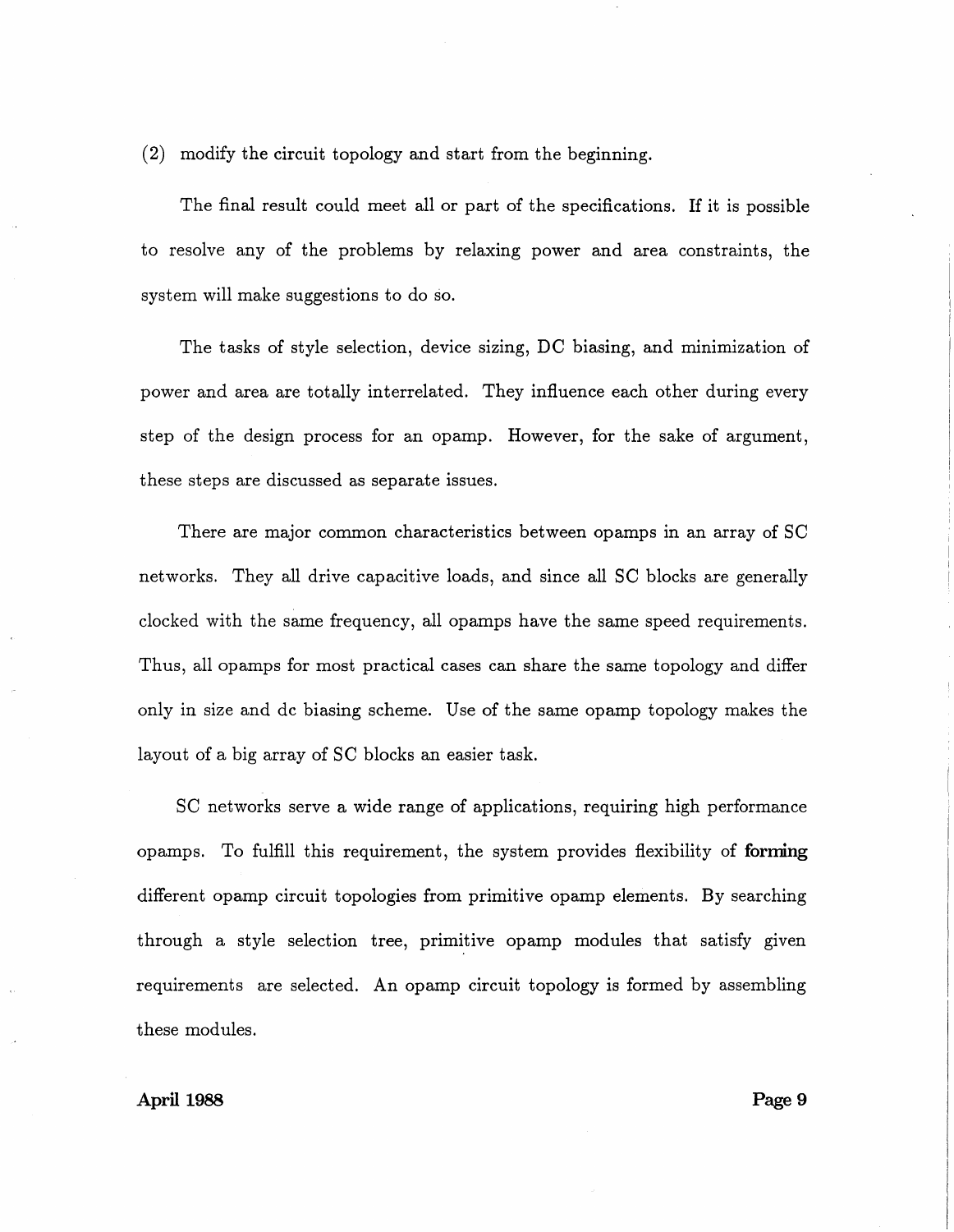A typical gain stage is comprised of two elements. An input device provides transconductance (Gm), while a load device, in conjunction with the input device, provides output impedance  $(R_0)$ . Figure 5 provides an insight into currently available modules for input and load devices. From these primitive modules, a wide range of opamp circuits can be formed for high gain, high speed, and low power applications.

The decision making process is heuristic, while the process of evaluating each primitive style is algorithmic. The search through the style selection tree starts from a simple module (simple in terms of number of elements). The search continues by selecting more complex elements as requirements become more difficult.

Gain and speed requirements of the opamp are the main factors influencing style selection. First, devices sizes and de bias current are calculated. Then, the result is evaluated against given constraints. If the result is not satisfactory, a new style is selected. For example, suppose a high output impedance circuit is required. A basic load module may not provide the desired performance within the given area and power constraints. Thus a cascode load device which provides a higher output impedance is selected.

Input common mode range and output swing are also influential on the style selection process. A change in power and area constraints as well as gain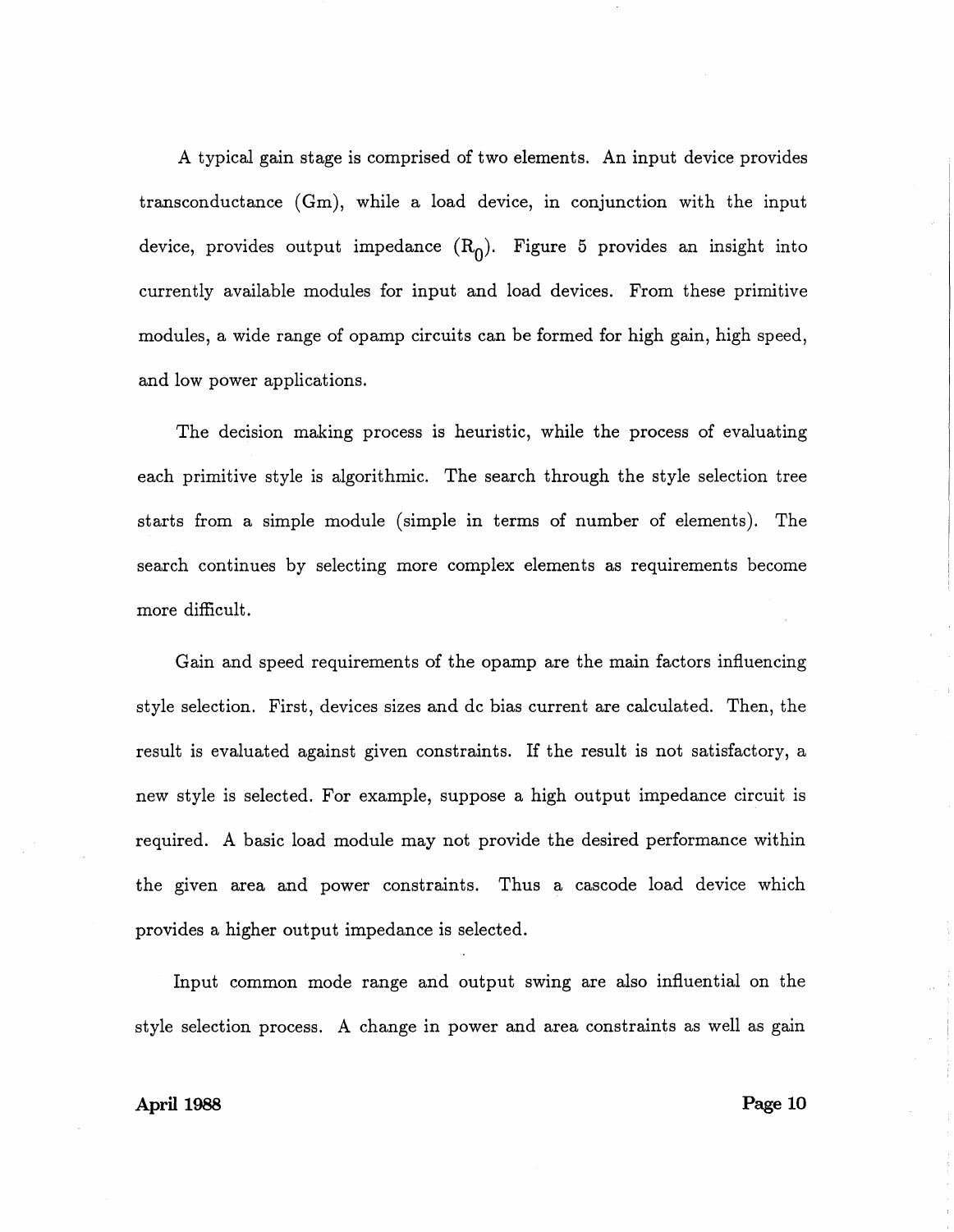and speed requirements can result in different circuit topologies.

First order MOS models and equations are used at this stage. Area and power constraints provide a bracket for fast convergence to a result. The process of sizing devices and designing the de biasing scheme is best explained through the simple chart shown in Figure 6. Speed, gain, signal range and area/power constraints are inputs to the system, and a topology with known width (W) and length (L) is the output. Intermediate parameters such as  $\mathcal{G}_{\mathcal{M}},$  $\rm R_{0},$  I (current), Z (W over L ratio) and  $\rm C_{C}$  (required capacitance for frequency stabilization) are used as bridging input attributes to output variables.

This chart serves two purposes. First, it interrelates all different attributes involved in our system. Second, it shows the flow of design steps, starting from speed requirements ( $f_u$ ,  $\phi$ M, SR) which yields variables  $G_M$ , I and  $C_C$ , to the bottom of the chart where W and L of each device are calculated. Note that the signal range is a function of MOS device threshhold and drain to source voltage which is not shown on this chart.

This step provides an initial guess which must be further evaluated.

As was mentioned, SPICE and a complex MOS device model (including second order effects) are used to evaluate the results. SPICE can provide more accurate information about  $A_0$ ,  $f_{11}$ , SR,  $\phi$ M and signal range of an opamp over process, supply voltage and temperature variation. If the result is not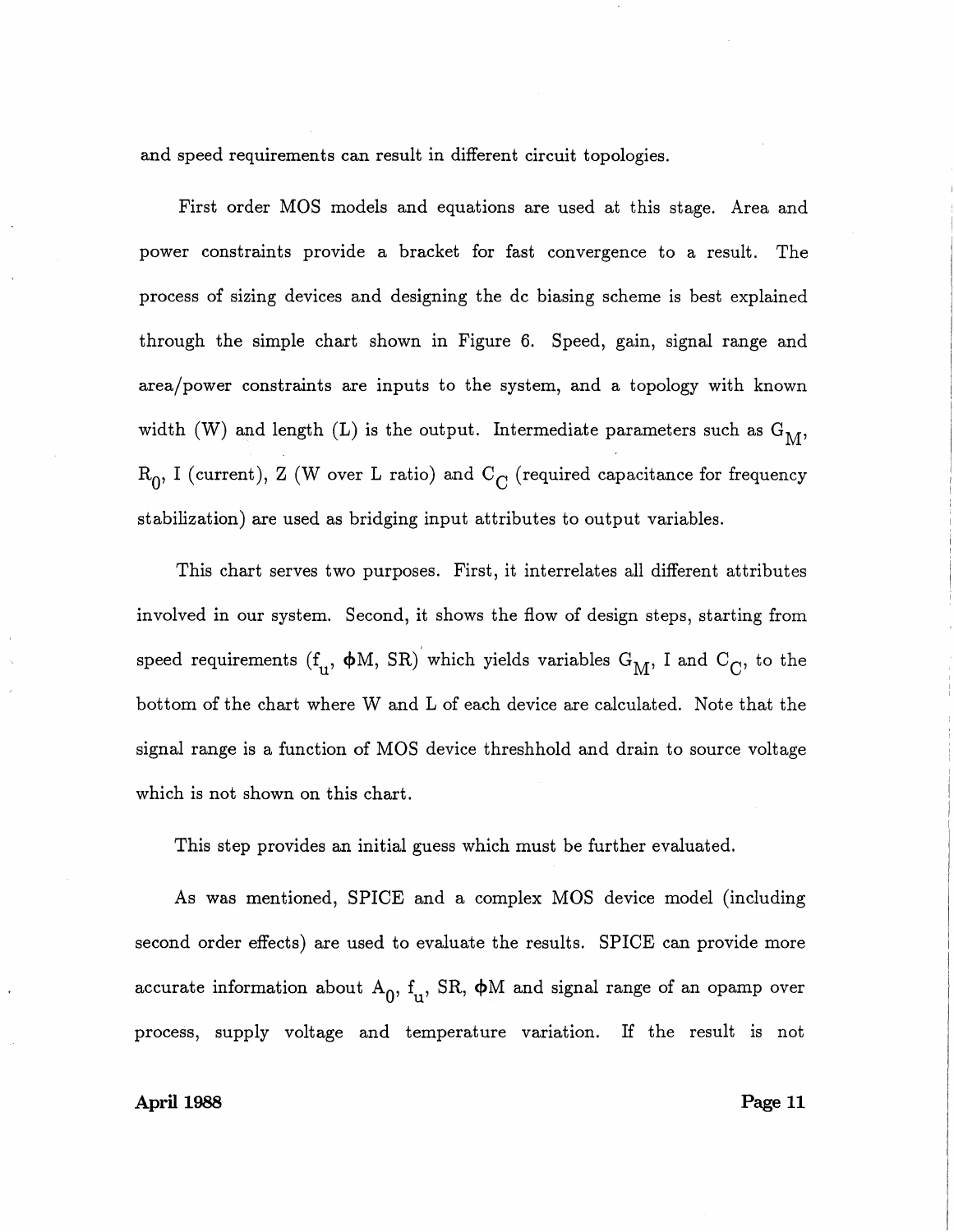satisfactory, the cause of the problem is detected by providing values of opamp parameters to the system.

SPICE simulation is the most time consuming portion of the design process. There are two major problems associated with SPICE analysis:

- (1) SPICE de and transient convergences, and
- (2) many iterations may be required to obtain an acceptable design. The discrepancy is due to differences in first order models and equations used in design calculations as opposed to the second order complex model used in SPICE simulations.

To avoid the first problem, the input file contains SPICE parameters known to help the convergence problem. Initial nodal voltage guesses provided by our system are also used to avoid the convergence problem. These precautionary actions have proven to help the convergence problem.

To mimimize the number of SPICE iterations, the following two actions have been taken:

(1) The system uses first order models which are a worst case representation of SPICE models under power supply, process and temperature variation. Together with safe design practices secure meeting the most of design specifications. The above approximation may result in gross overdesign which need to be further optimized in some areas.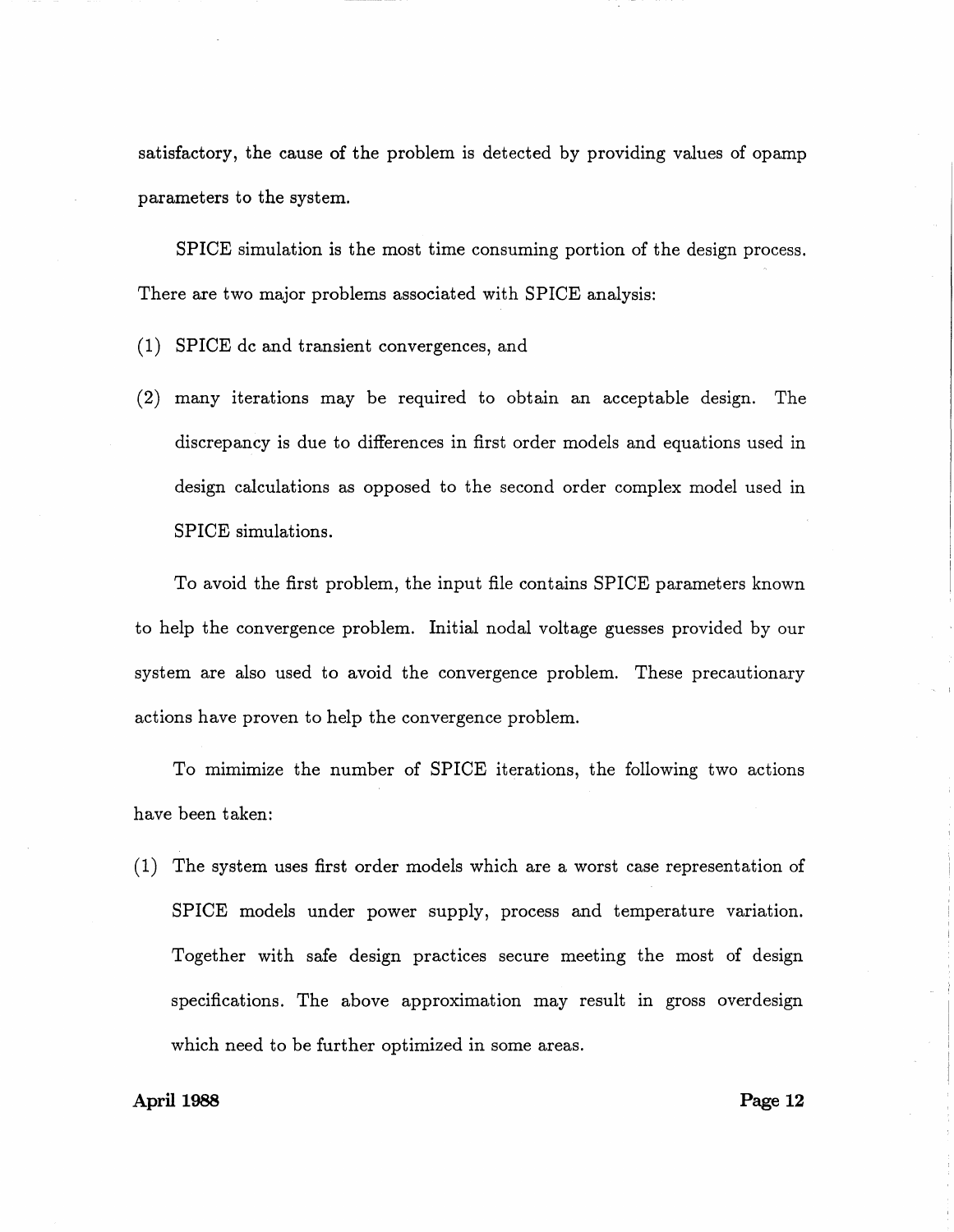(2) SPICE simulation is a "root finding" process. Given K, a specification parameter one should find x0, so that  $F(x0)=K$ . Note that  $F(x)$  is unknown and every SPICE iteration only provides one point on  $F(x)$ . CAST provides a 1st order approximation of  $F(x)$ . Proper choice of a "root finding" algorithm speeds up convergence.

Secant and Newton-Raphson methods are two well known root finding algorithms. To take advantage of these models for a fast convergence,  $F(x)$  and its derivatives (in the case of Newton-Raphson) must be known. Neither are known. Our approach takes advantage of the fact that CAST has some 1st order knowledge about the behavior of SPICE simulation results  $(F(x))$ . After each iteration, CAST modifies its knowledge using Lagrange equations (13] to better approximate  $F(x)$ . This process of "learning and adaptation" is similar to Brent's method of root finding which is argued to be the best algorithm where only points of a function and not the function itself are available (14].

### **4. PHYSICAL IMPLEMENTATION**

ALEX is the automatic layout tool. It is based on Silicon Compiler Systems' Generator Design Tools (GDT). There are two major distinctions between the layout of analog ICs and their digital counterparts: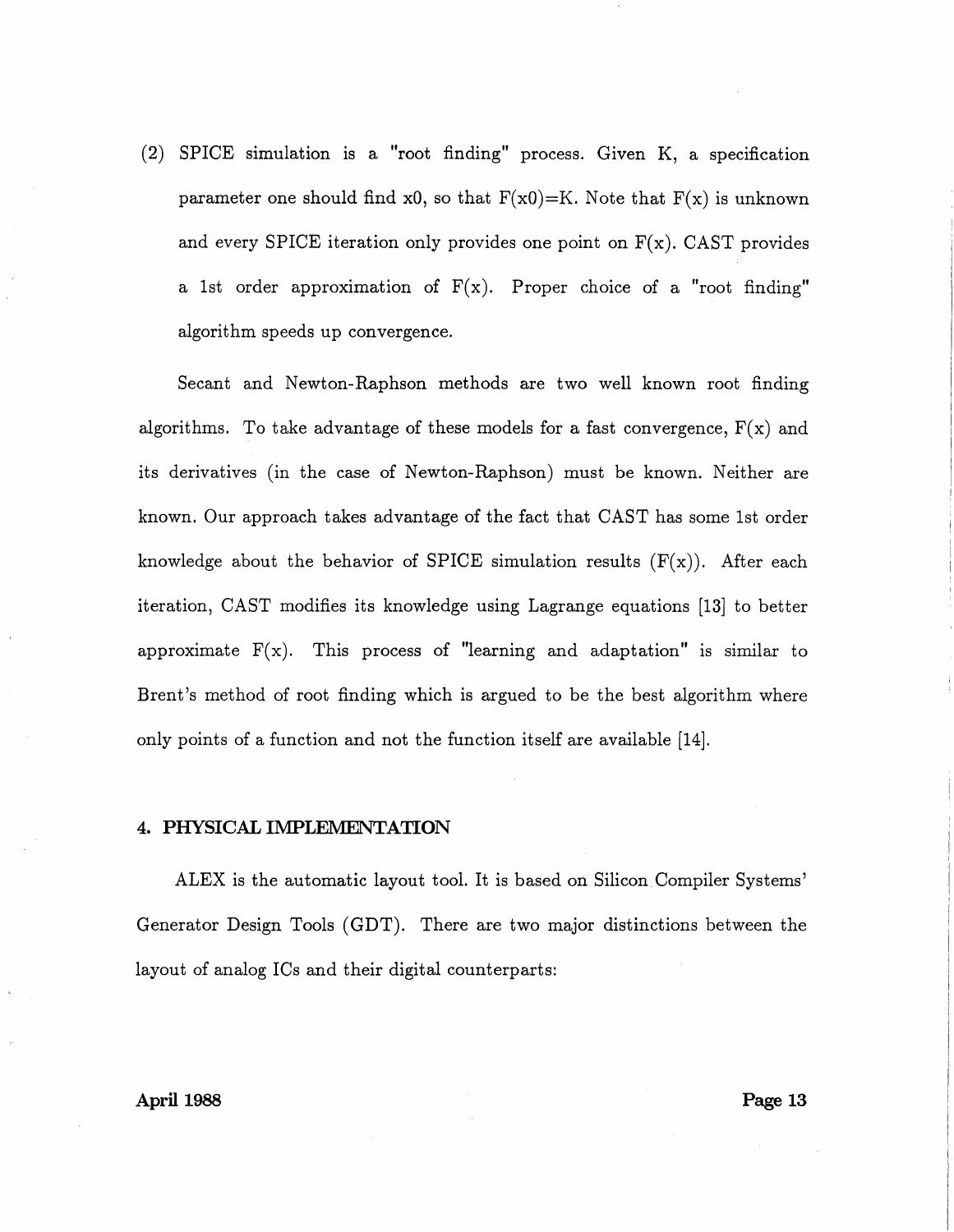- ( 1) precision component matching, and
- (2) avoiding crossover of sensitive signals by insensitive (undesired) signals.

Matching of components is a major task whether it is transistors inside an opamp or capacitor arrays of an analog-digital converter. The matching requires the same geometric orientation, close proximity and symmetry with respect to each other. Mismatches generally result in unwanted errors that reduce the performance of an analog circuit. We have addressed this problem by using primitive module generators for any two or more elements that need to be matched. Module generators have been used extensively before and have been shown to be an adequate replacement for human layout designer skills with respect to precision layout [3]. Some typical modules are shown in figure 7. Each module in CAST has a corresponding module in ALEX. CAST generates a layout file which is a selection of the required layout modules and their interconnections.

All sensitive signals are routed inside the block. Insensitive signals are brought out to the routing channel. Figure 3 can provide a better insight to understand our layout methodology. It shows that there are four typical components at the SC block level.

(1) The op amp which is laid out and compacted as a separate cell. Generally each op amp has six terminals: two inputs, one output, two power supply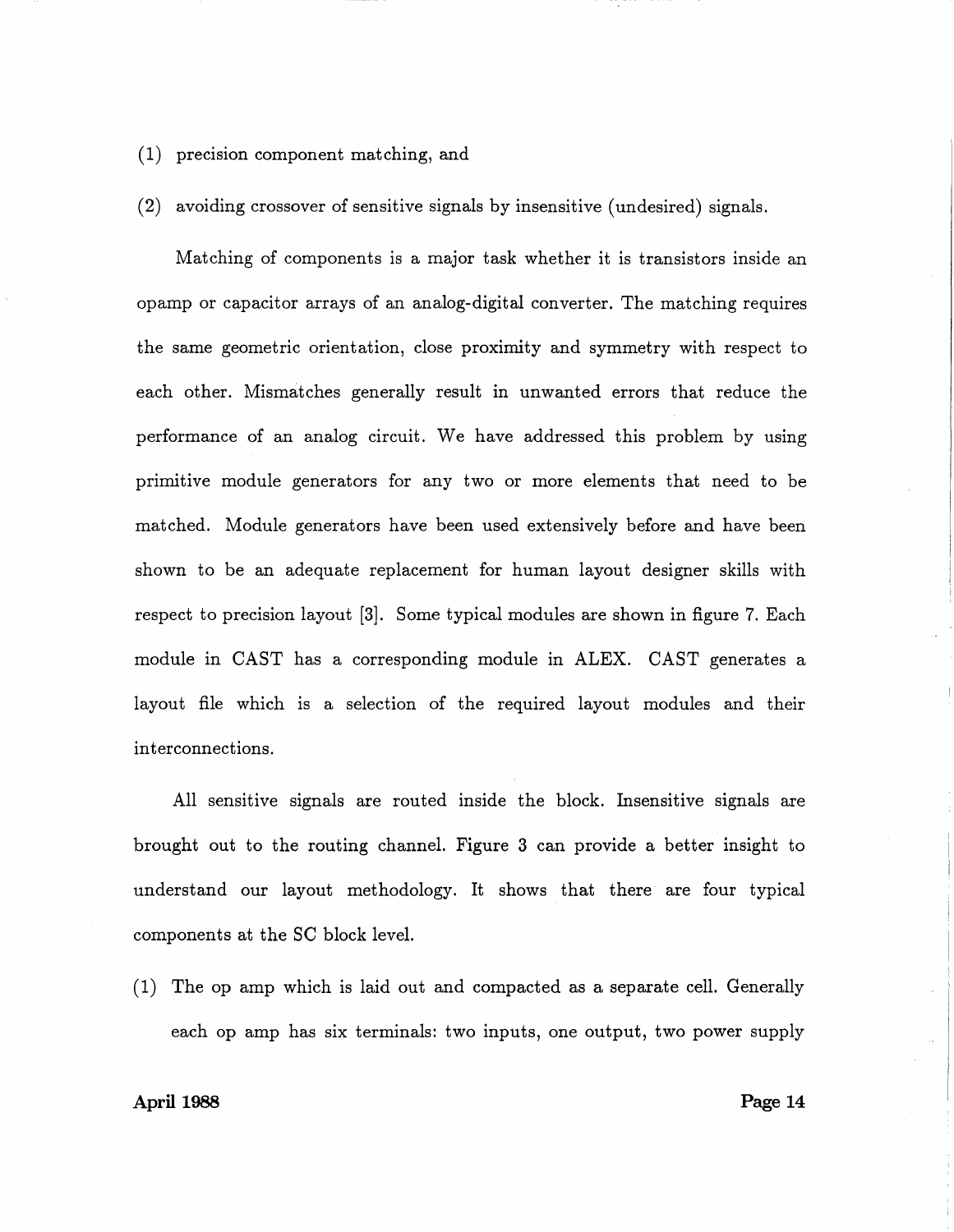connections, and one de biasing input. But in the schematic, only one input and one output are shown. All other signals are considered to be global. The noninverting input of an op amp used in a SC block must be forced to a constant voltage source for proper operation of the SC network. CAST assumes the same bias network for all op amps, so that the bias input is also global. Inverting input node "inm"of the op amp is a high impedance node. This node and any other node switching to it are considered to be sensitive and are laid out inside the block.

- (2) ISW, are MOS input switches. ISWs are connected to "inm" and switch capacitors to "inm". They are single NMOS switches, since node "inm" is midway between the two supplies.
- (3) OSW, are MOS output switches. They are connected to output nodes. OSWs are CMOS switches (transmission gates) since they switch to output signals that could move to near the supplies.
- ( 4) Capacitor arrays. Precision double poly capacitor arrays can be generated containing both unit and fractional unit capacitors with the same area to perimeter ratio. A fixed area to perimeter ratio is a key factor in matching of unit square capacitors to unit fractional rectangular [6].

Table 1 shows an input-description file for the circuit shown in Figure 1. Nodes "inm", and "n2" are considered to be sensitive. These two nodes and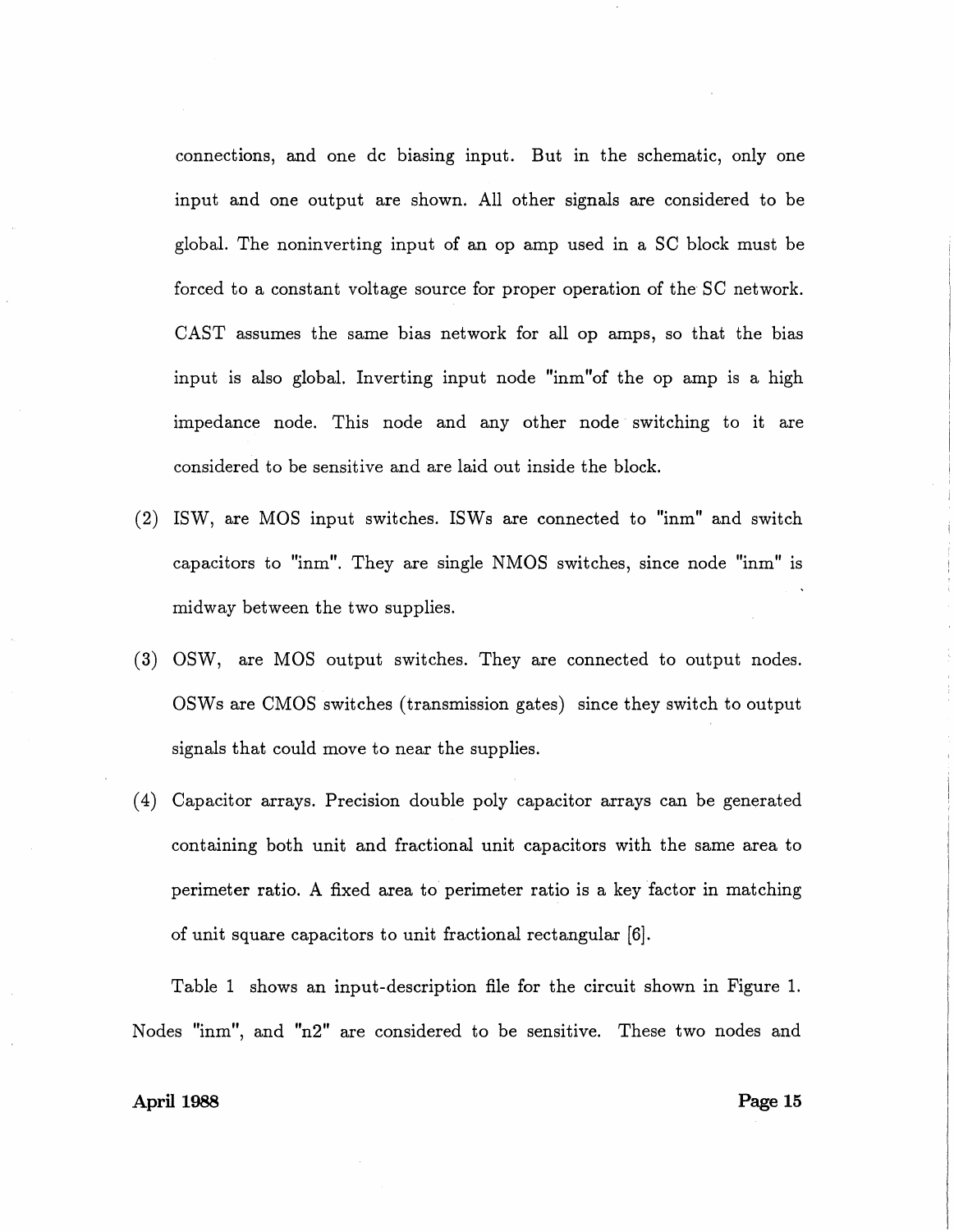node "n1" which connects the OSWs to capacitors are routed inside the block. All other nodes are brought out to the routing channel.

Figure 8 shows a typical placement of an SC block's elements. As can be seen there exists a sensitive routing channel inside the block, where node "inm" and all other sensitive signals get routed. This layout architecture guarantees complete elimination of overcrossing sensitive signals by insensitive signals and avoids extra steps or complex routing algorithms required to minimize overcrossing. A similar approach is taken in the layout of op amps, where the primitive modules are placed in a special manner to avoid any overcrossing of sensitive signals.

A compaction step takes place without disturbing the sensitive routing and the modules placement. It primarly uses capacitor arrays to fill empty gaps and compact the layout. After the placement of the modules and sensitive signal routing, power lines are placed at the top and the bottom of the block. The end result is a compact "standard cell" type layout of a SC block. Finally all blocks are placed and routed with a general purpose APAR tool. A typical placement of SC blocks is shown in Figure 9 . This method places blocks together so that they can share one of the power lines, or the routing channel. Placing the capacitor arrays of the two blocks together could result. in further compaction.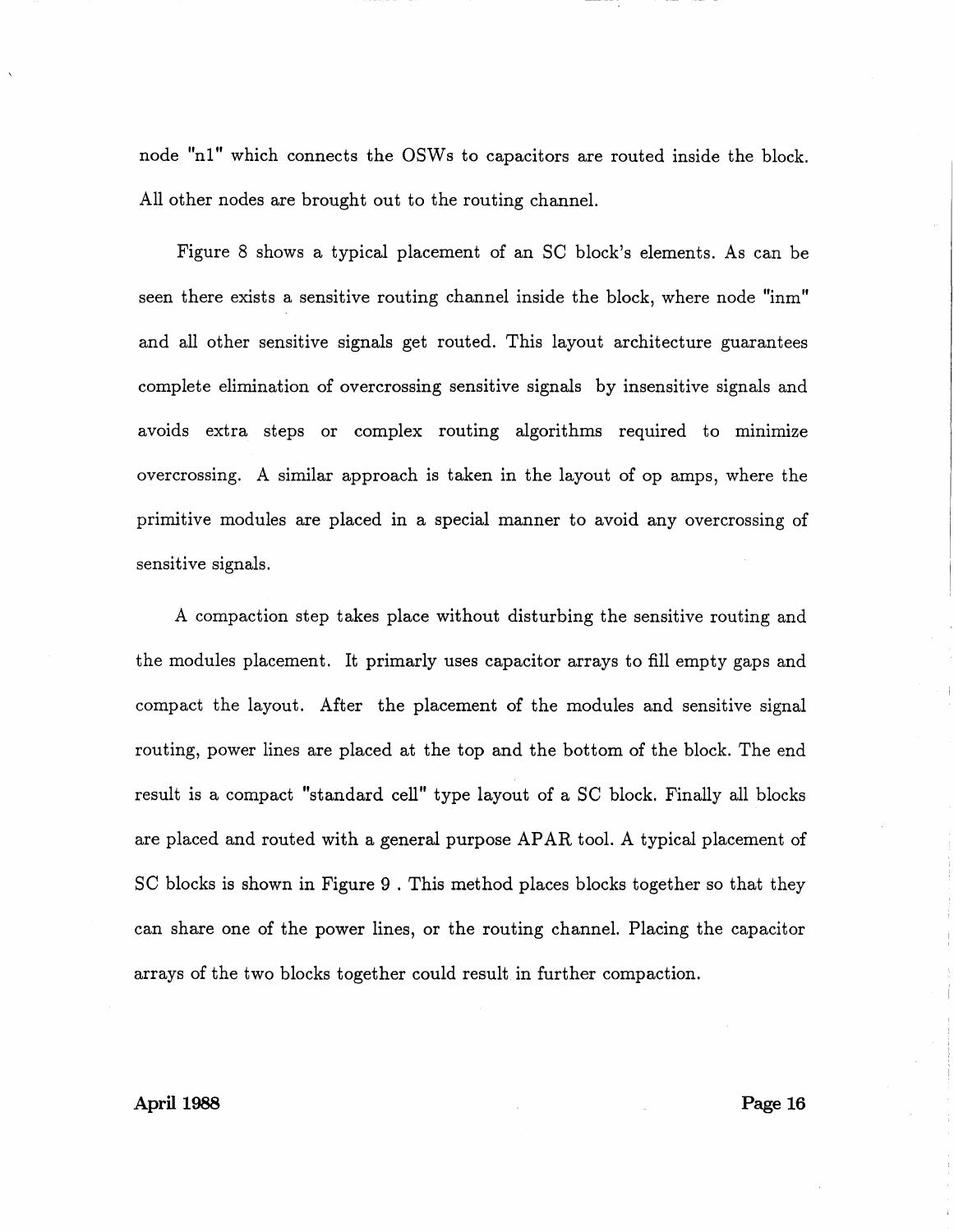As mentioned above, all opamps used in a SC network drive capacitive loads and generally have the same speed requirements. Therefore, they can use the same topology, but with different sizes or bias currents. CAST tries to select one opamp technology for an array of SC blocks and modifies the device sizes for each block. In the ALEX layout architecture, the height of all op amps stay the same while the opamp widths vary for different device sizes. The height of the op amp defines the height of the SC block. Each block grows only in width, maintaining a fixed height. The height of the SC block and op amp is a userdefined parameter. If the height is not defined, ALEX selects the most optimum height with respect to the area.

### 5. EXPERIMENT

A fourth-order bandpass filter from a ladder prototype has been designed and implemented in a 3um CMOS double-poly, single-metal process. The specification of this SC network is listed in Table 2. Note that the capacitive loading may differ for each individual op amp. CAST optimized and designed four different opamps. The performance comparision are shown in Table 3. The area penalty was more than 23 percent. The design and layout process using this compiler took less than a day, compared to a typical two weeks turn-around time. The layout is shown in Figure 10.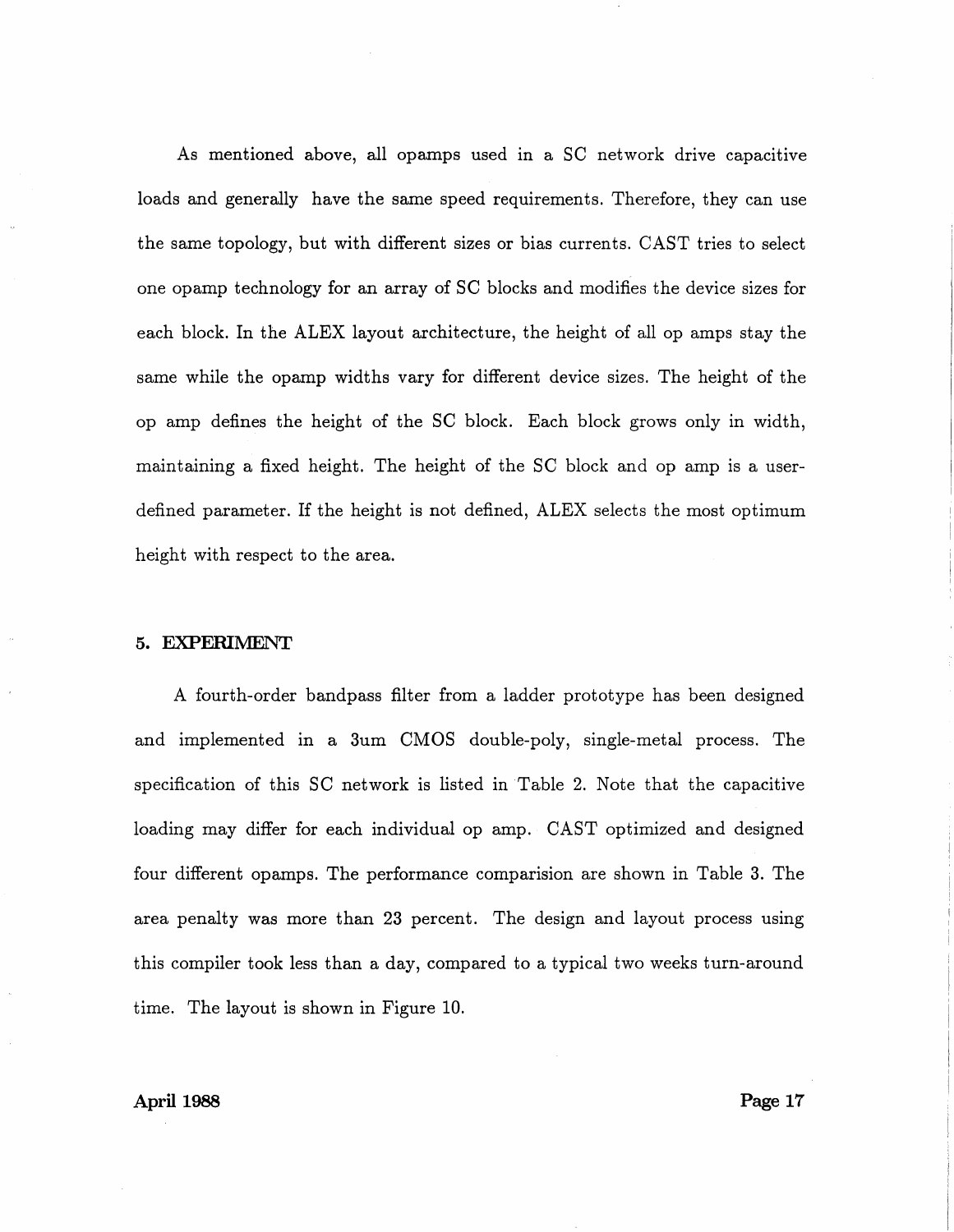### 6. CONCLUSION

We have presented a technology independent Switched-Capacitor Silicon-Compiler. It performs all required structural and physical tasks of implementing an SC network. High performance opamps for a wide range of SC network applications can be dsigned using the methodology described. The layout architecture eliminates the need for any special auto-routing tool for sensitive lines and results in high quality layout of SC networks. Our example shows a 23 percent area penalty from a hand-crafted version and can be further reduced by improving the compaction algorithm. This system will be part of a general SC compiler for design and implementation of filters and other linear, and nonlinear sampled data circuits.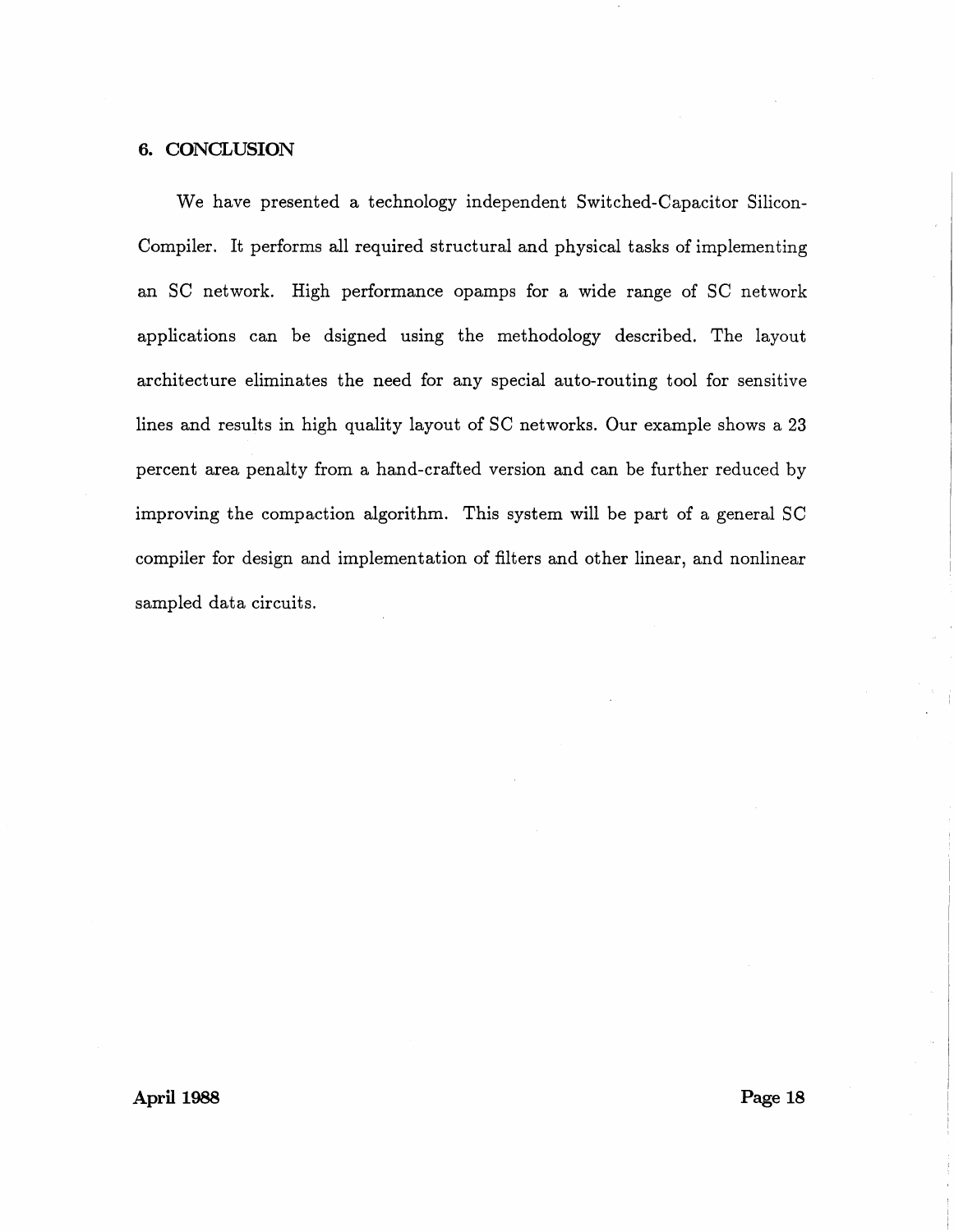### 7. REFERENCES:

[1] P.E. Allen "A Design Methodology for CMOS Analog Integratde Circuits", Proc. IEEE ICCAD, Nov. 1983.

[2] P.E. Allen, et al, "AIDE2: AN Automated Analog IC Design System", Proc. IEEE CICC, May 1985.

[3] C.D. Kimble, et al, "Autorouted Analog VLSI" Proc. IEEE CICC, May 1985.

[4] W.J. Helms, et al, "Switched Capacitor Filter Compiler", Proc. IEEE CICC, May 1986.

[5] P.R. Gray and R.G. Meyer, " MOS Operational Amplifier Design-A Tutorial Overview" IEEE Journal of Solid-State Circuits, No. 6, Dec. 1982.

[6] R. Gregorian, G.C. Ternes, Analog MOS Integrated Circuits for Signal Processing, John Wiley and Sons, 1986.

[7] R. Harjani, R.A. Rutenbar and L.R. Carley, "A Prototype Framework for Knowledge-Based Analog Circuit Synthesis", Proc 24th ACM/IEEE DAC., June 1987.

[8] H.Y. Koh, C.H. Sequin and P.R. Gray, "Automatic Synthesis of April 1988 Page 19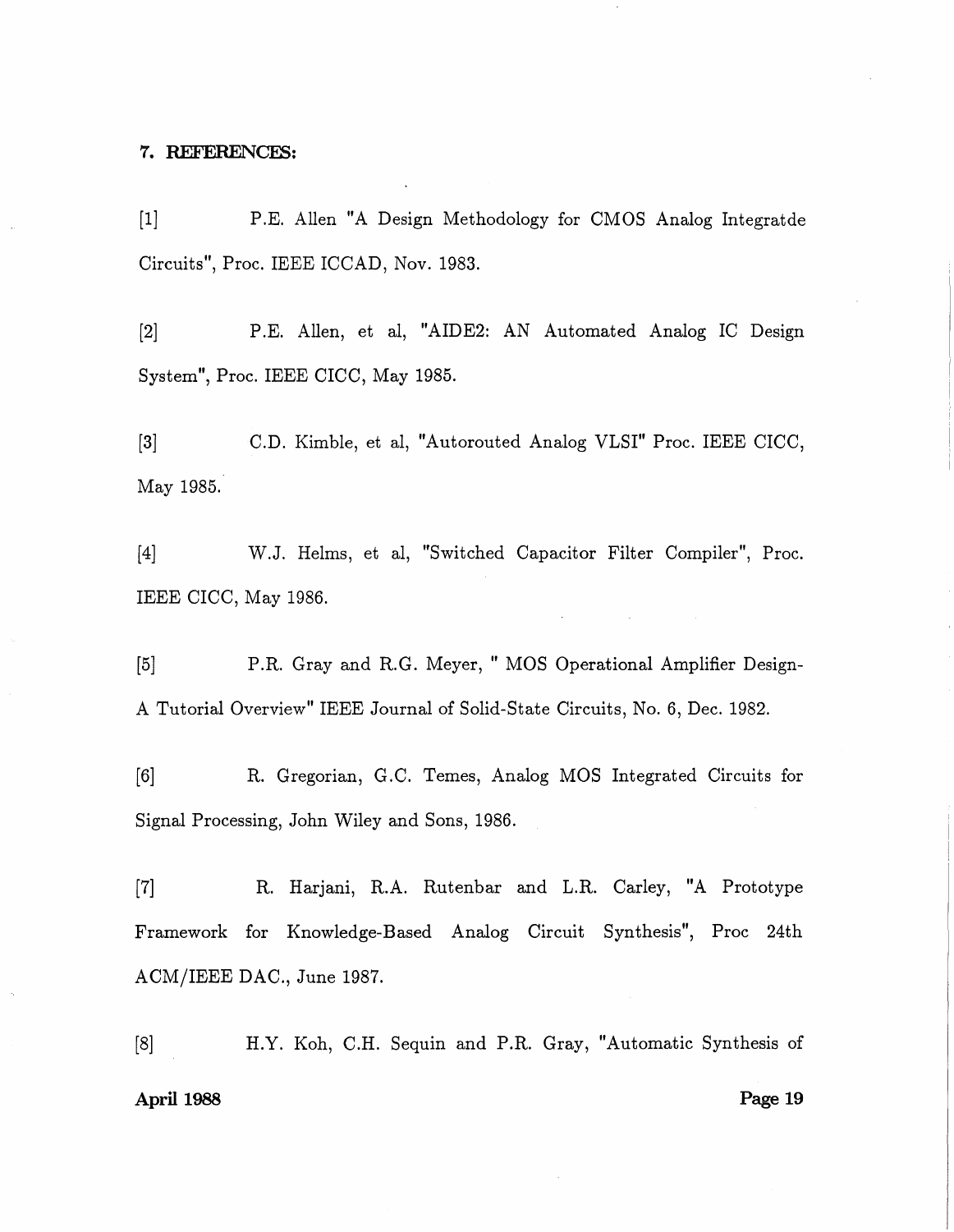Operational Amplifiers Based on Analytic Circuit Modules", Proc. IEEE ICCAD, Nov. 1987.

[9] D. Maeding, M. Negahban, and B. Klein, "Combining Analog and Digital Using Standard Cells", Proc. IEEE CICC , May 1985.

[10] H. Yaghutiel, A. Sangiovanni-Vincentelli and P.R. Gray, "A Methodology for Automated Layout of Switched Capacitor Filters" Proc. of ICCAD, Nov. 1986.

[11] J. Assael, et al, "A Switched-Capacitor Filter Silicon Compiler", IEEE Journal of Solid-State Circuits, No.l, Feb. 1988.

[12] D. Nairn and A.S. Sedra, "Auto-SC, an Automated Switched-Capacitor Ladder Filter Design Program", IEEE Circuits and Devices Magazine, March 1988.

[13] J. Stoer, and R. Bulirsch, Introduction to Numerical Analysis, New York, Springer-Verlag, 1980.

[14] R.P. Brent, Algorithms for Minimization without Derivatives, Englewood Cliffs, N.J. Prentice-Hall, 1973.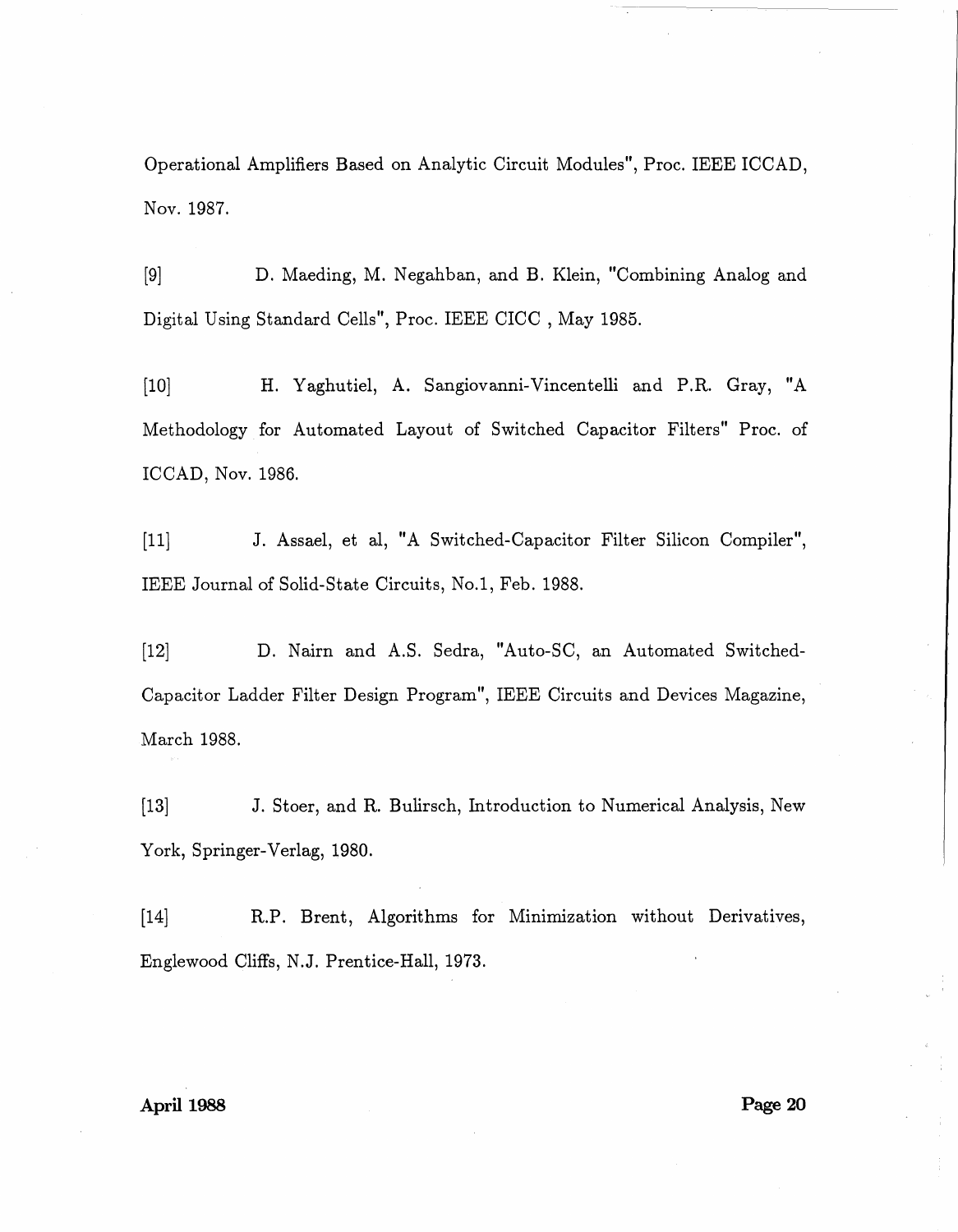## TABLE 1

# Typical SC Block Description Input File

| type                            | name                             | node1                            | node2                               |          | size (optional for switches)                     |                                                        |
|---------------------------------|----------------------------------|----------------------------------|-------------------------------------|----------|--------------------------------------------------|--------------------------------------------------------|
| opa<br>OSW<br>isw<br>cap<br>cap | opal<br>osw1<br>isw1<br>c0<br>сf | ınm<br>input<br>inm<br>n1<br>inm | output;<br>n1<br>n2<br>n2<br>output | p1<br>p1 | $w=10$<br>$w=10$<br>$value=1.0$<br>$value=23.78$ | $1=3;$<br>$1 - 3;$<br>usize= $25.0;$<br>usize= $25.0;$ |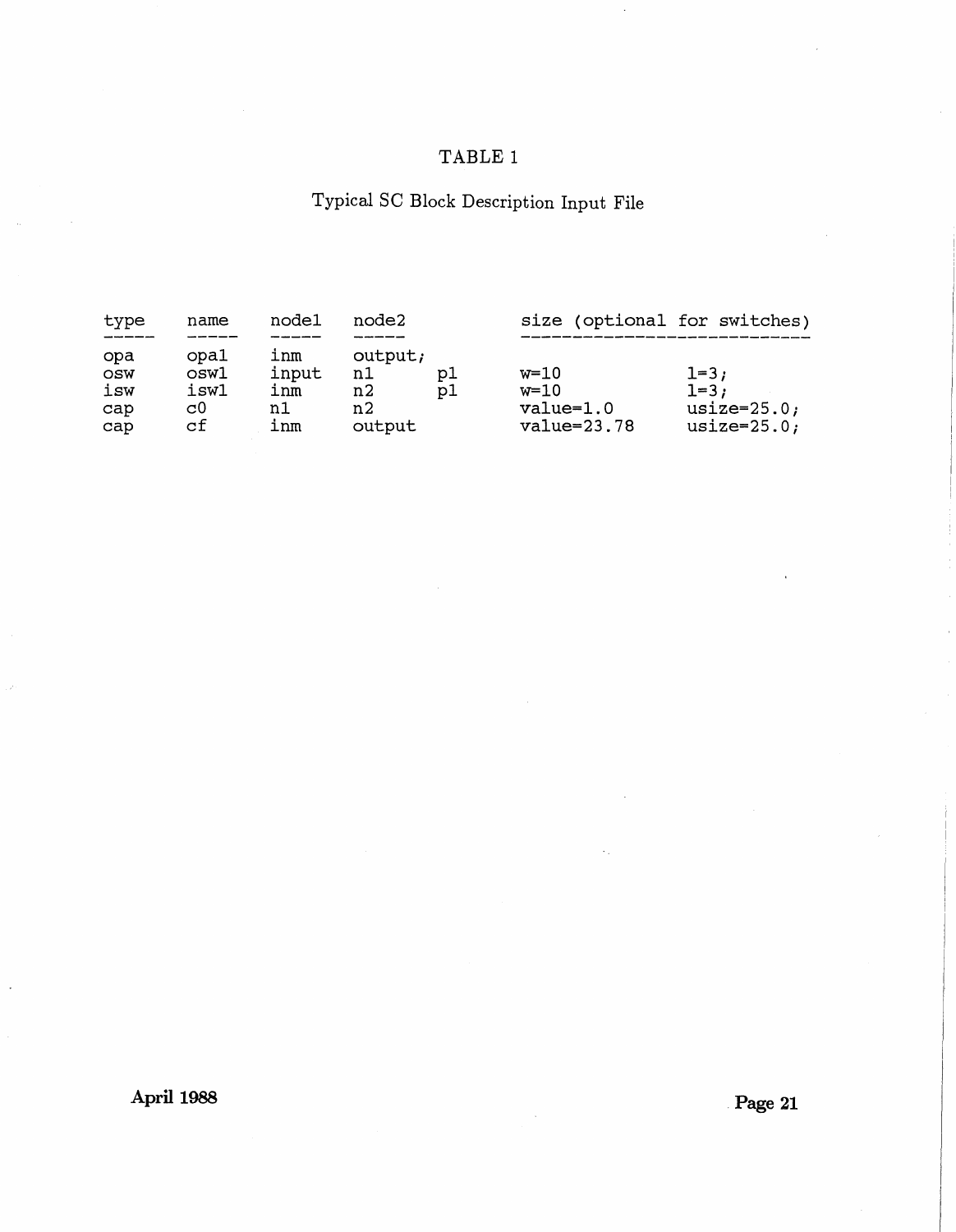## TABLE 2

# SC Block Specifications

| parameter      | value | comment                               |
|----------------|-------|---------------------------------------|
| fc             | 100.0 | clock frequency, in KHz.              |
| c1             | 10.0  | capacitive loading, in PF.            |
| et             | 0.1   | total error, in percent.              |
| v <sub>0</sub> | 5.0   | peak amplitude of signal, in Volt.    |
| f0             | 5.0   | input signal bandwidth, in KHz.       |
| imax           | 1.0   | maximum current consumption, in mAmp. |
| zmax           | 200.0 | maximum W/L of MOS devices.           |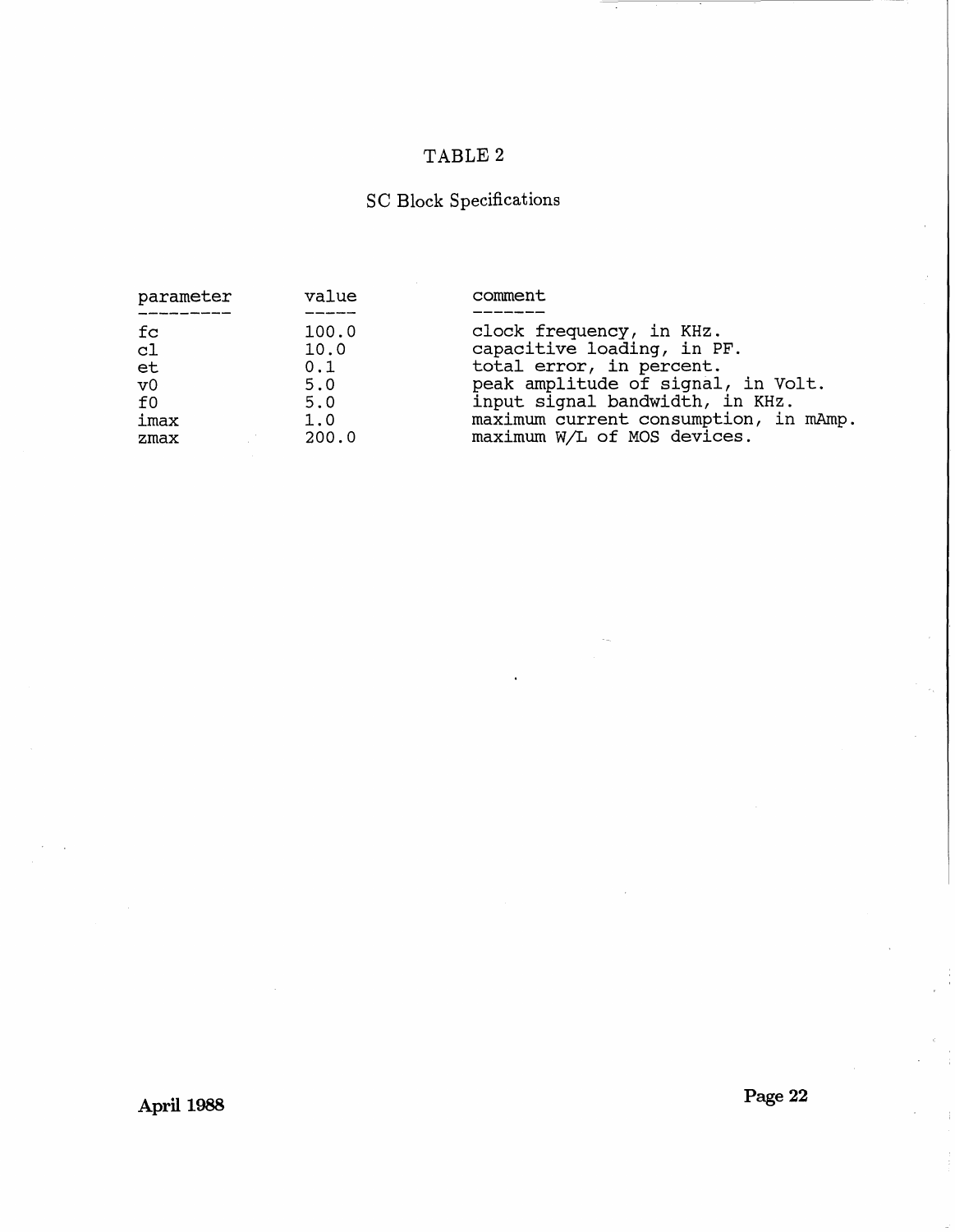## TABLE 3

# OP AMP Specifications

| parameter                                                                           | required<br>value,         |                           | SC silicon compiler<br>units                |  |
|-------------------------------------------------------------------------------------|----------------------------|---------------------------|---------------------------------------------|--|
| DC Gain<br>Unity Gain Bandwidth<br>Phase Margin<br>Slew Rate<br>Current Consumption | 66<br>2<br>70<br>3<br>1000 | 71<br>3<br>70<br>4<br>110 | đВ<br>Meg Hz<br>Degree<br>Volt/USec<br>UAmp |  |
| Total Area                                                                          | 1230                       | 1590                      | sq. mils                                    |  |

**April 1988** 

**Page 23**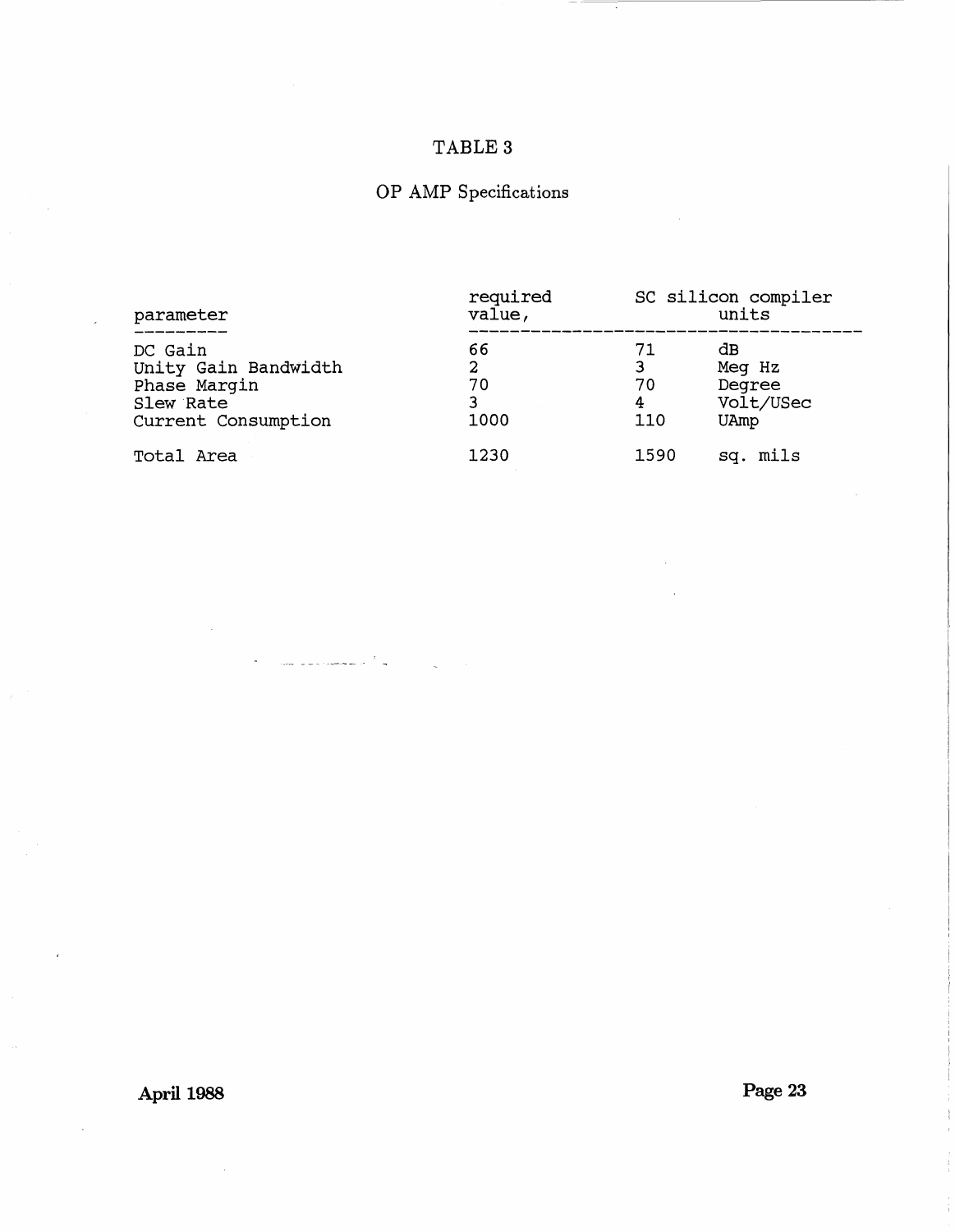FIGURES:

Figure 1. An SC Integrater

Figure 2. System Overview

Figure 3. Functional Schematic, Equivalent to Figure 1

Figure 4. CAST Flow-Chart

Figure 5. Decision-Decomposition (Style Selection) Tree

Figure 6. Design Flow-Chart

Figure 7. Typical Layout Module Generated by ALEX

Figure 8. Floorplan, Placement and Routing of an SC Block

Figure 9. SC Block Placement and Floorplanning

Figure 10. Layout of a 4th Order Bandpass Filter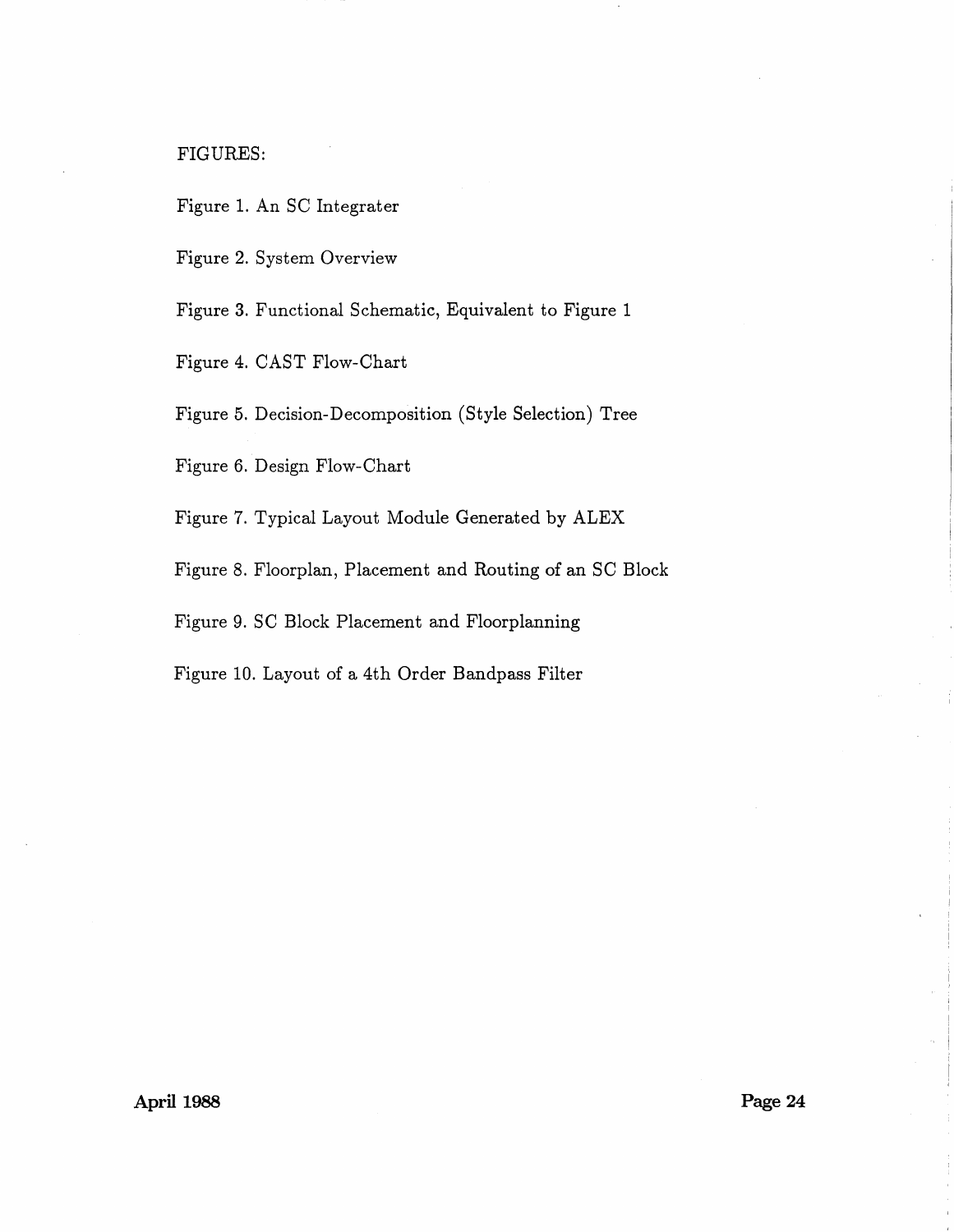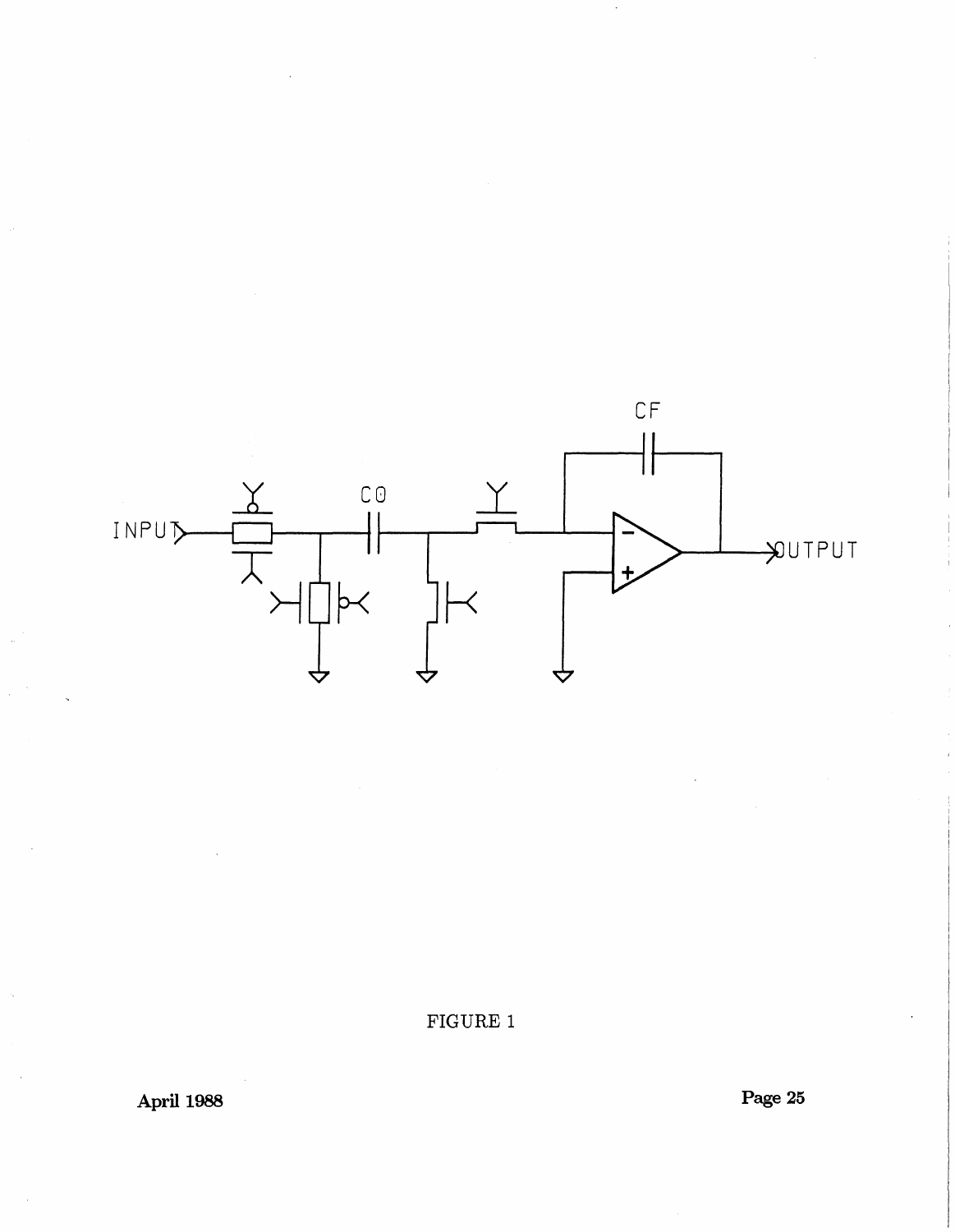

**Page 26**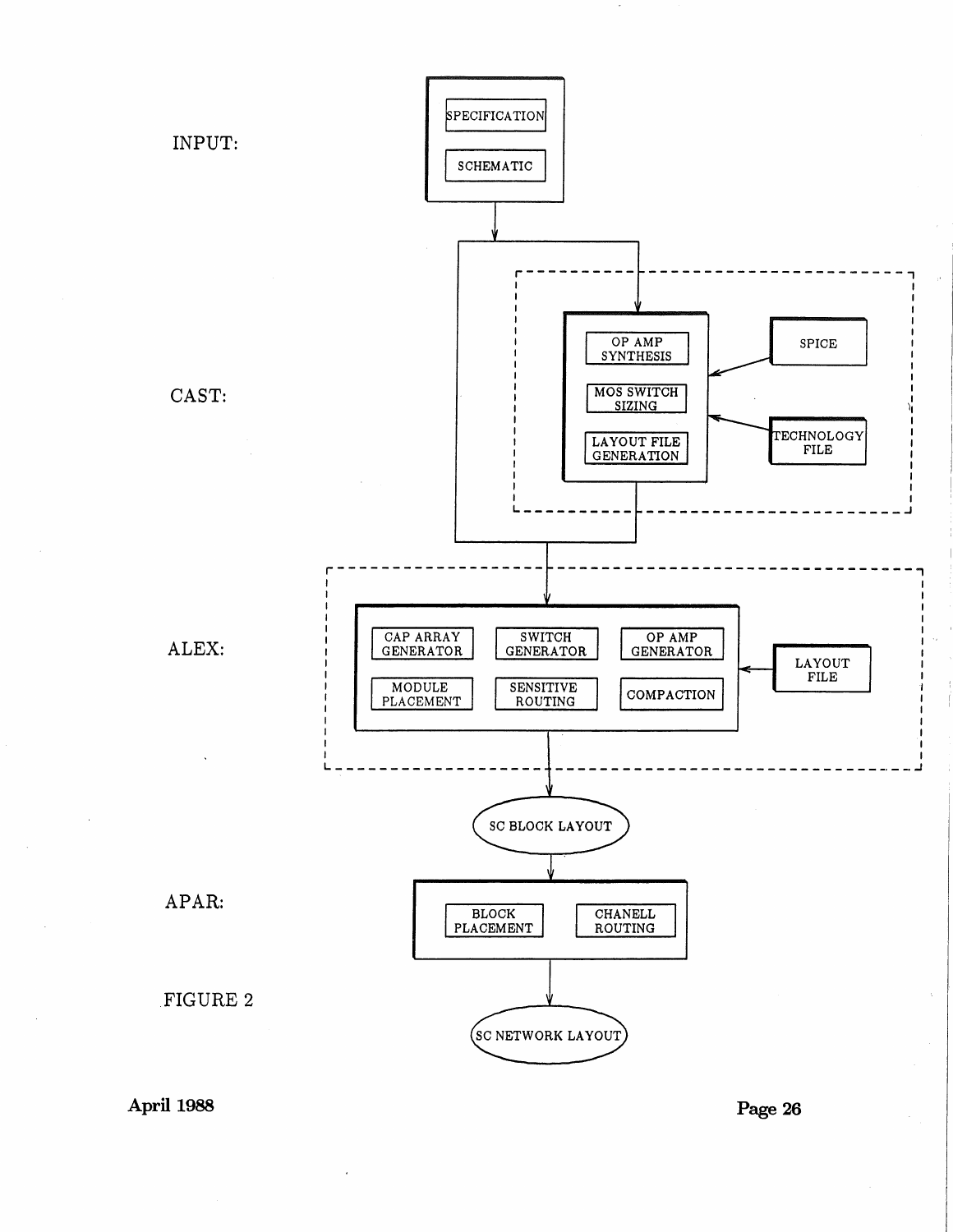

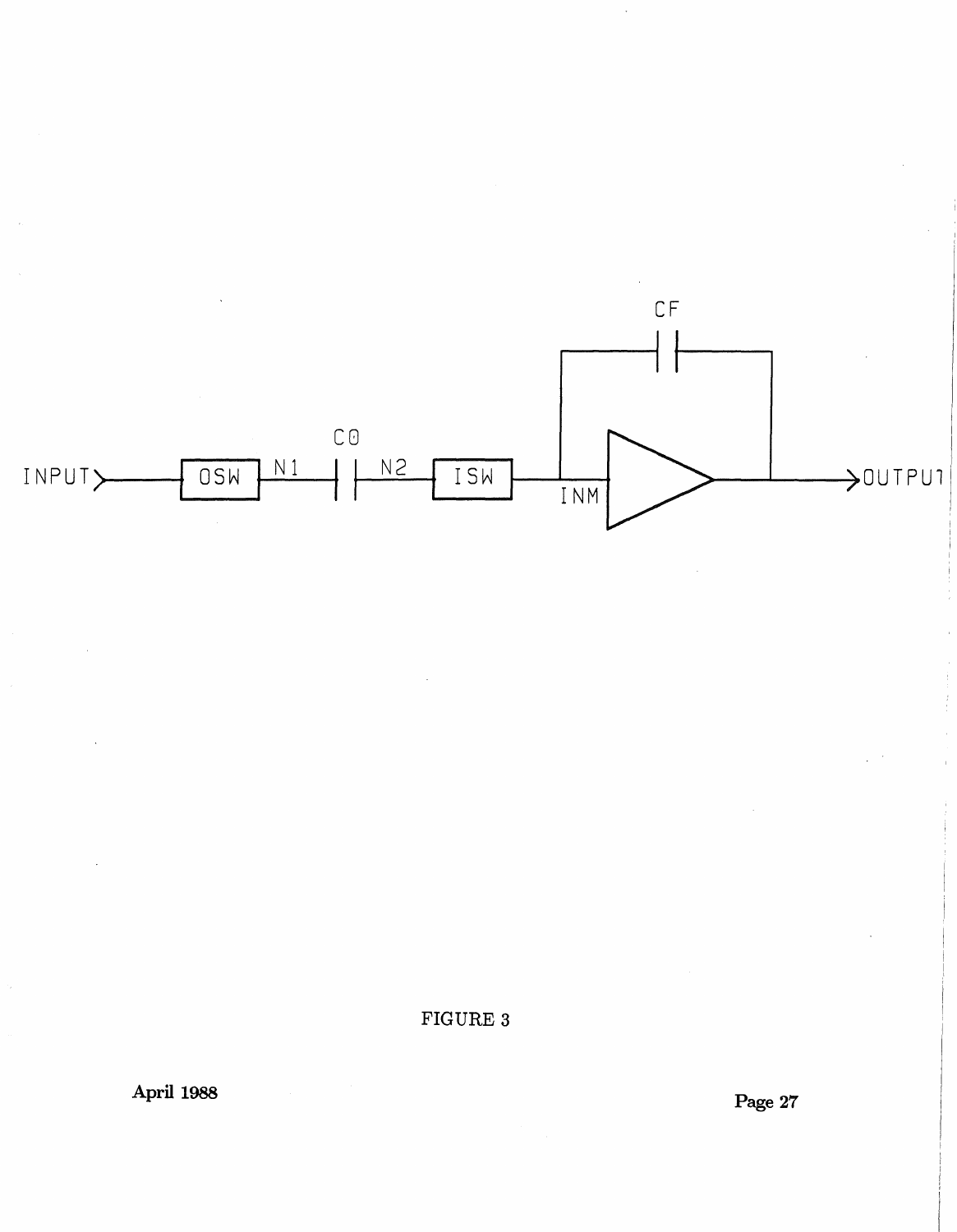

**April 1988** 

**Page 28**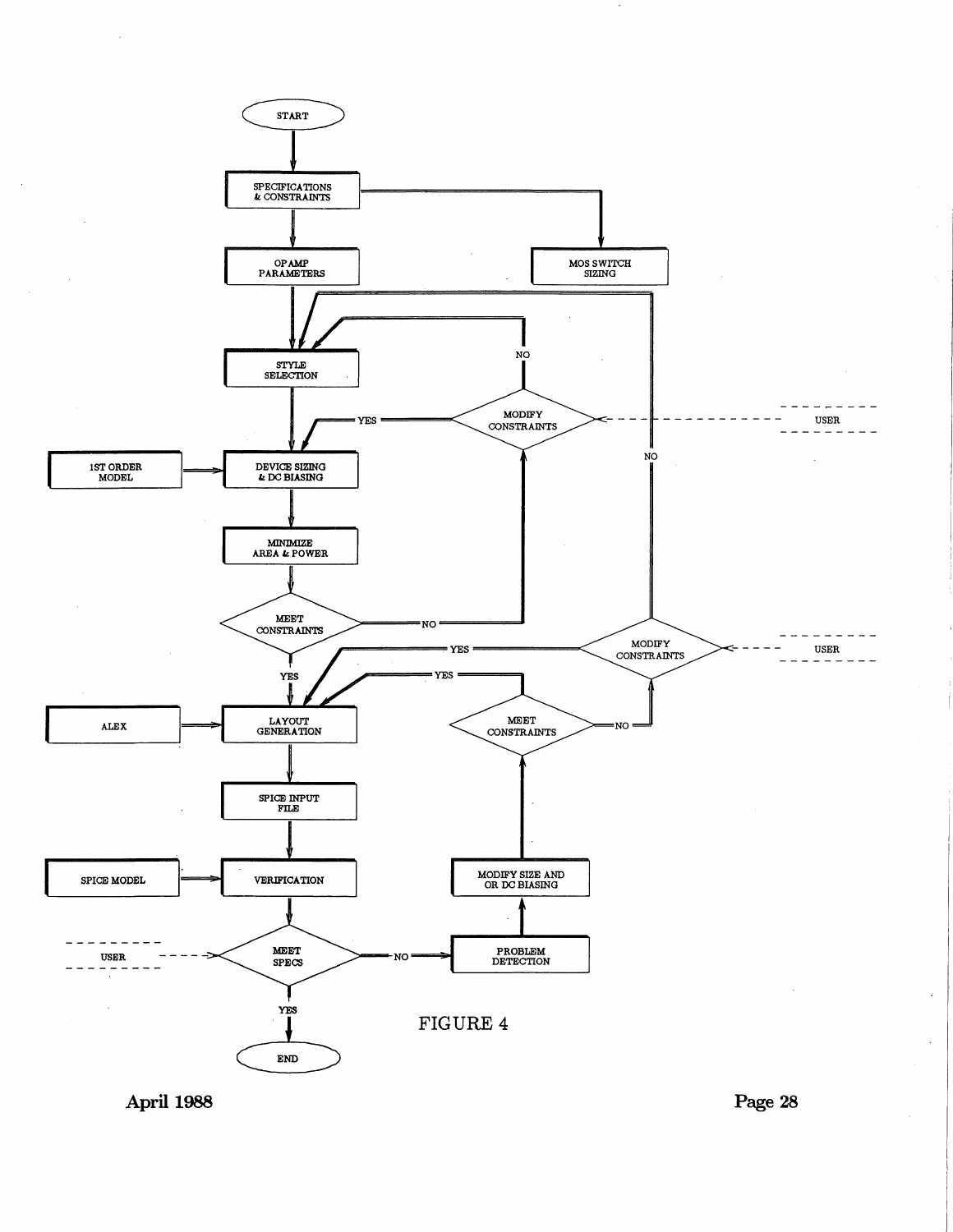

 $\ddot{\phantom{a}}$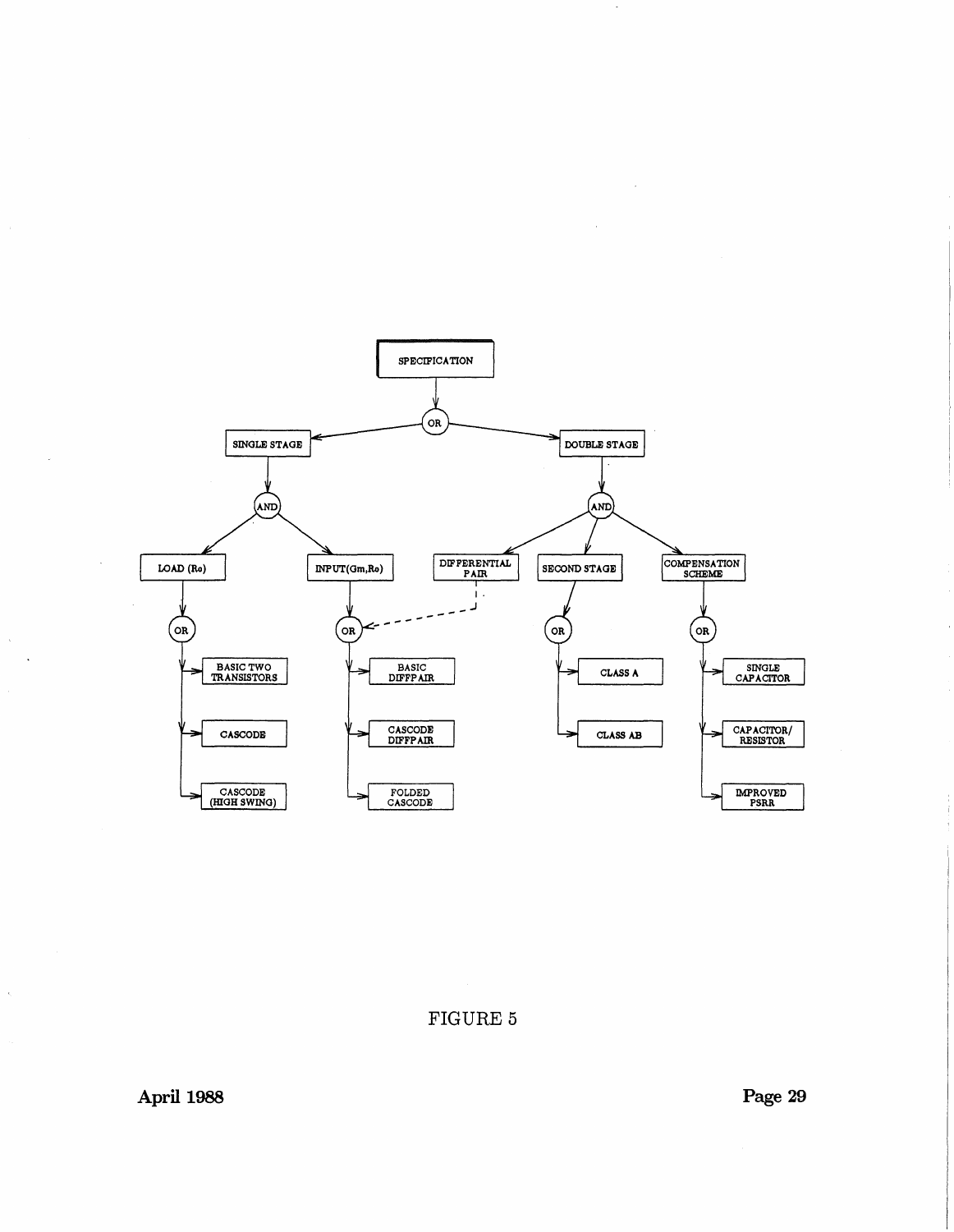

**Page 30** 

 $\bar{r}$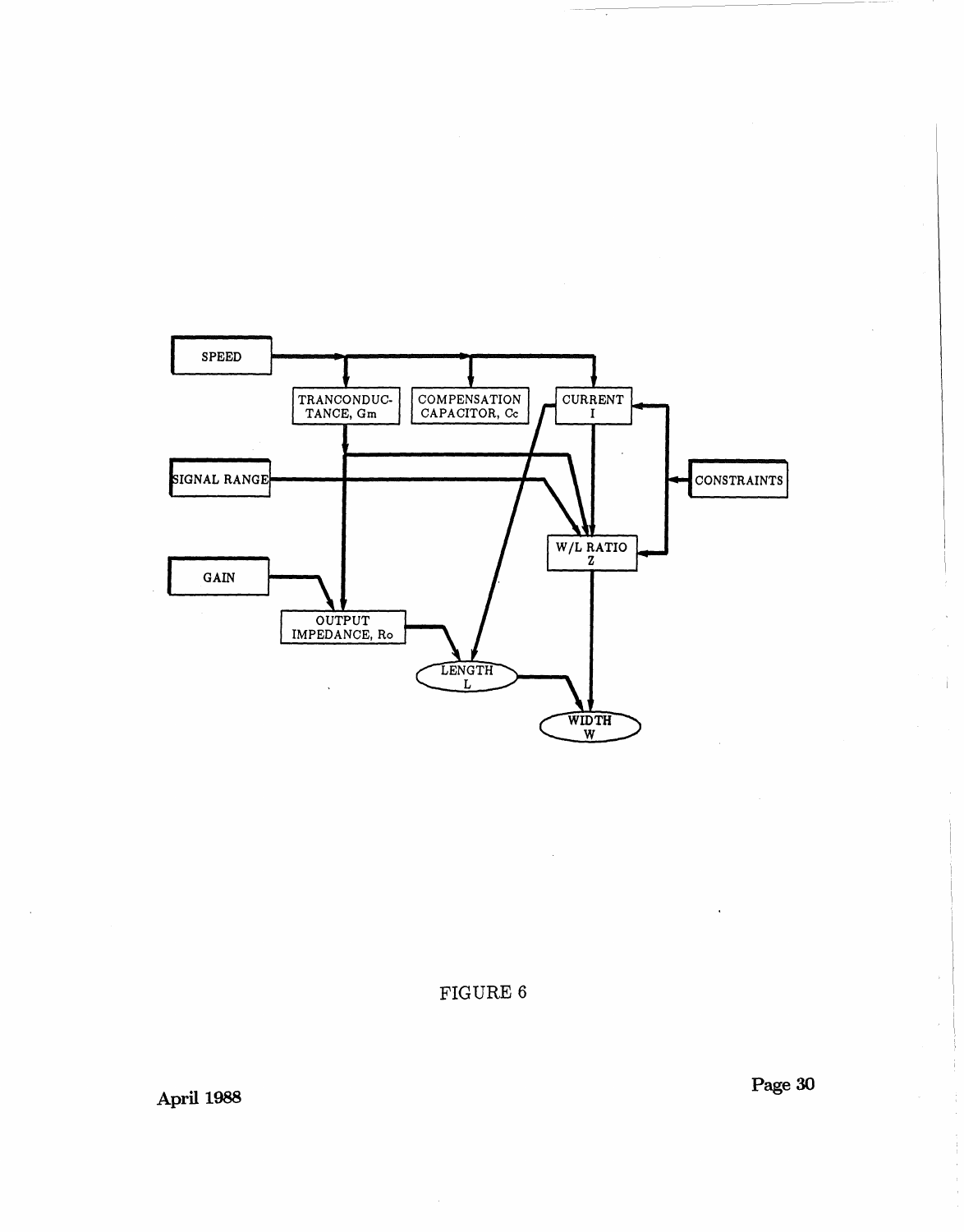## differential pair

 $\bar{z}$ 

## sliced transistor with variable height

## current source

## cascode device









FIGURE 7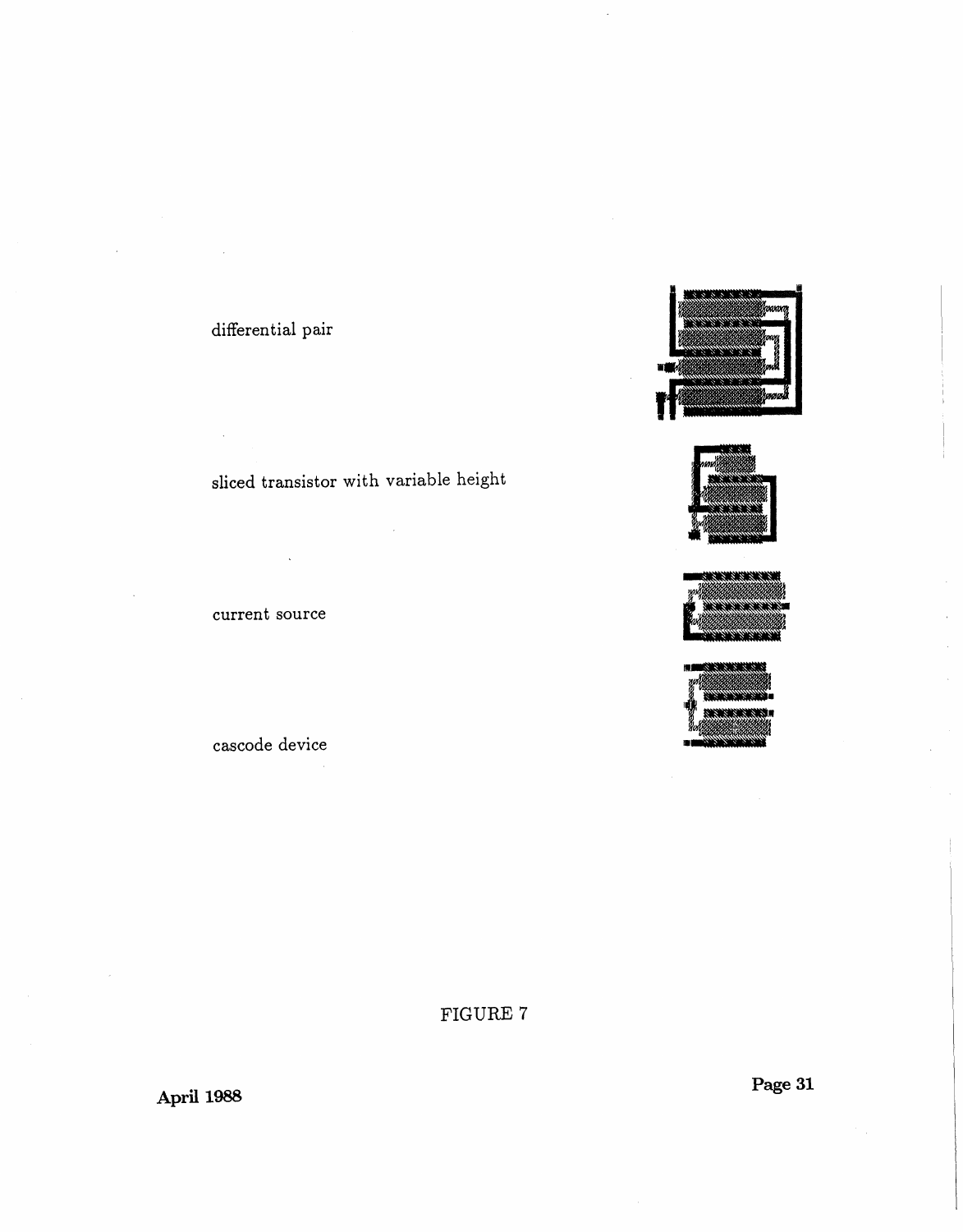

 $\mathbf{r}$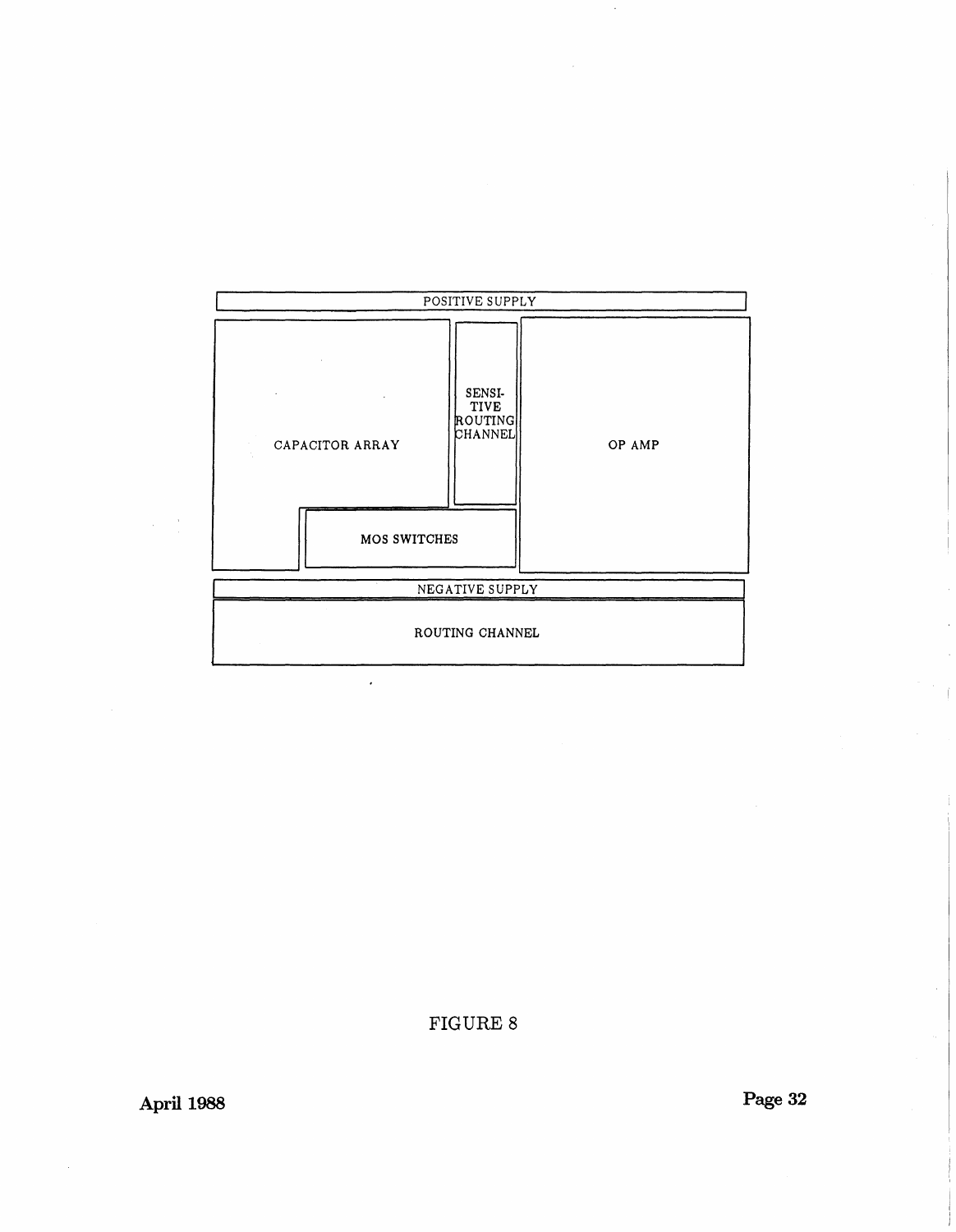| OP AMP             | CAPACITOR ARRAY<br>AND SWITCHES | CAPACITOR ARRAY<br>AND SWITCHES | OP AMP |  |  |  |  |  |  |
|--------------------|---------------------------------|---------------------------------|--------|--|--|--|--|--|--|
|                    | ÷.                              |                                 |        |  |  |  |  |  |  |
|                    |                                 |                                 |        |  |  |  |  |  |  |
| SUPPLY             |                                 |                                 |        |  |  |  |  |  |  |
| OP AMP             | CAPACITOR ARRAY<br>AND SWITCHES | CAPACITOR ARRAY<br>AND SWITCHES | OP AMP |  |  |  |  |  |  |
|                    |                                 | SUPPLY                          |        |  |  |  |  |  |  |
|                    | ROUTING CHANNEL                 |                                 |        |  |  |  |  |  |  |
|                    |                                 | SUPPLY                          |        |  |  |  |  |  |  |
| $\Delta$<br>OP AMP | CAPACITOR ARRAY<br>AND SWITCHES | CAPACITOR ARRAY<br>AND SWITCHES | OP AMP |  |  |  |  |  |  |